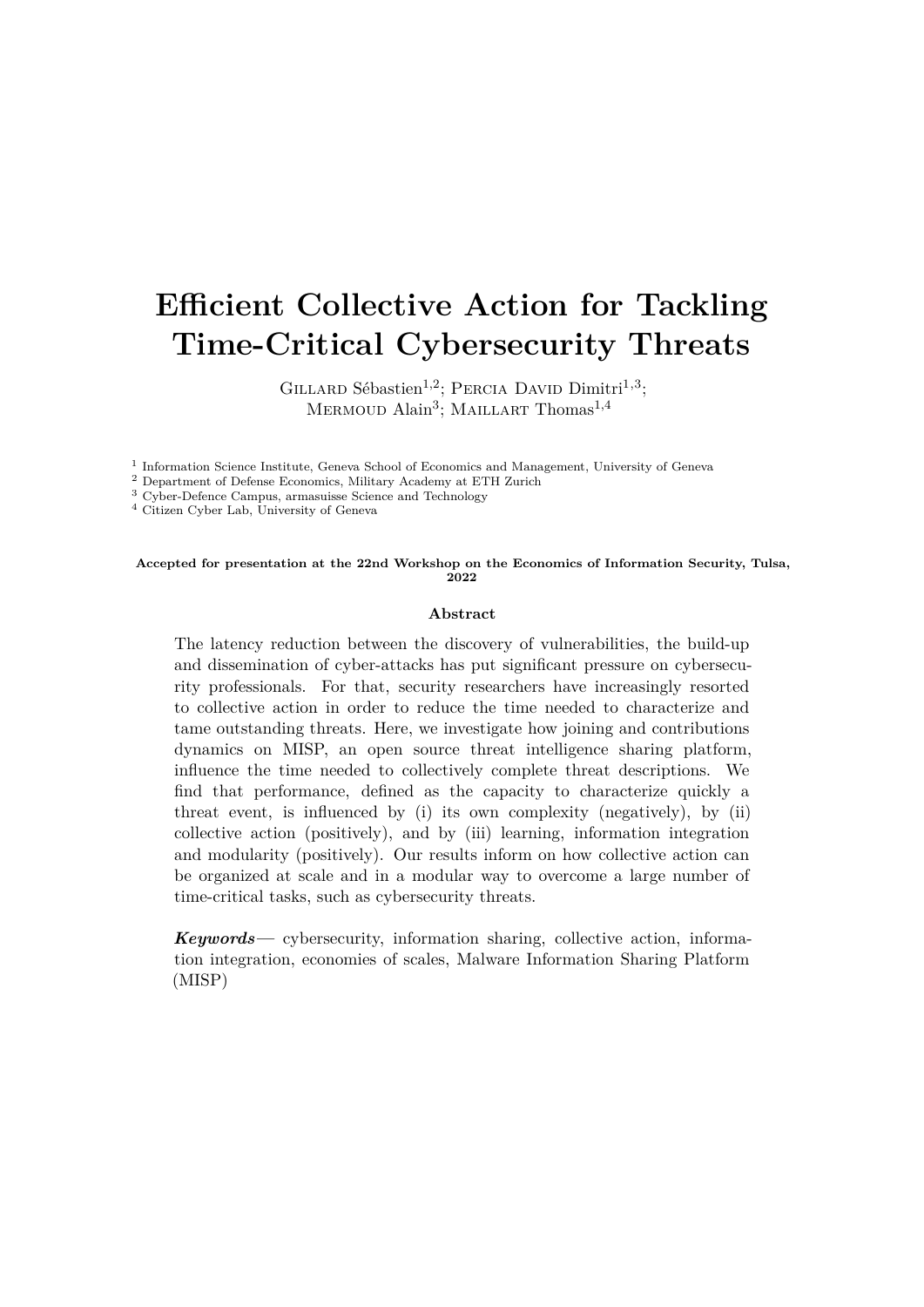## **1 Introduction**

From Computer Emergency Readiness Teams (CERT) established in the nineties [1], to information-sharing analysis centers (ISACs) [2], to bug bounty programs [3, 4], collective action has long been used and recognized as key for the gathering, the integration and the sharing of critical cybersecurity information [5, 6]. The reason for resorting to information-sharing as a form of collective action stems from the complexity associated with the continuous and somewhat decentralized (e.g., open source software) adaptation of hardware and software in information systems [7, 8]. Although the Internet has largely developed through an open source spirit  $[9-11]$  with significant positive externalities [12, 13], information-sharing has remained difficult when it comes to cybersecurity [6]. The expansion of threats in volume, severity and span has further challenged information infrastructures. Hence, it has forced further cooperation through information-sharing [14]. While their utility has been somewhat confirmed by their wide adoption, there is a dearth of knowledge regarding how these collective action platforms concretely bring performance when addressing cybersecurity threats. For instance, cybersecurity has become increasingly time-critical and demands ever faster reaction time. Determining the chances that a threat will be fully characterized on time for security officers to act upon before attacks actually start has become crucial [15].

Here, we investigate 39*,* 639 threat events contributed by 485 organizations to a MISP information-sharing platform [14] operated by the Computer Incident Response Center Luxembourg (CIRCL). We specifically study how collective action unravels through information integration and how it brings significant economies of scale in terms of time needed to fully characterize cybersecurity threats (i.e., performance). We resort to a multivariate cross-sectional regression with ordinary least squares method, and we find that (i) the number of organizations engaged in information-sharing, (ii) their acquired experience in the events completion, (iii) the proportion of information integration and (iv) modularity increase performance.

The remainder of this article is organized as follows. Section 2 covers background from the perspectives of social dilemma, productivity and information integration in collective action in general and for cybersecurity. Section 3 introduces MISP and presents the data. In Section 4, we introduce the theoretical framework followed by research hypotheses in Section 5. Section 6 describes the methodological approach. Results are presented in Section 7 and discussed in Section 8 before concluding in Section 9.

## **2 Background**

Knowledge sharing in cybersecurity has been considered as a crucial way to overcome number of vulnerabilities [16] and threats [1]. It is however bound to limiting factors on the one hand, such as social dilemma, as well as enhancing return-on-scale effects on the other hand. Here, we review the literature on (i) social dilemma and productivity of collective action, and on (ii) challenges associated with information integration. We then review the state-of-the-art research in (iii) information sharing for cybersecurity.

## **2.1 Social Dilemma and Productivity in Collective Action**

According to Olson's logic of collective action, small communities are more able to provide collective goods [17]. The central argument is that minor interests will be over-represented and diffuse majority interests trumped, due to a free-rider problem [18]. This free-riding effect is stronger for larger groups [19]. For instance, while Dejean et al. [20] found a positive relation between the size of a community and the amount of collective good provided, they paradoxically also found a decreased propensity by individuals to cooperate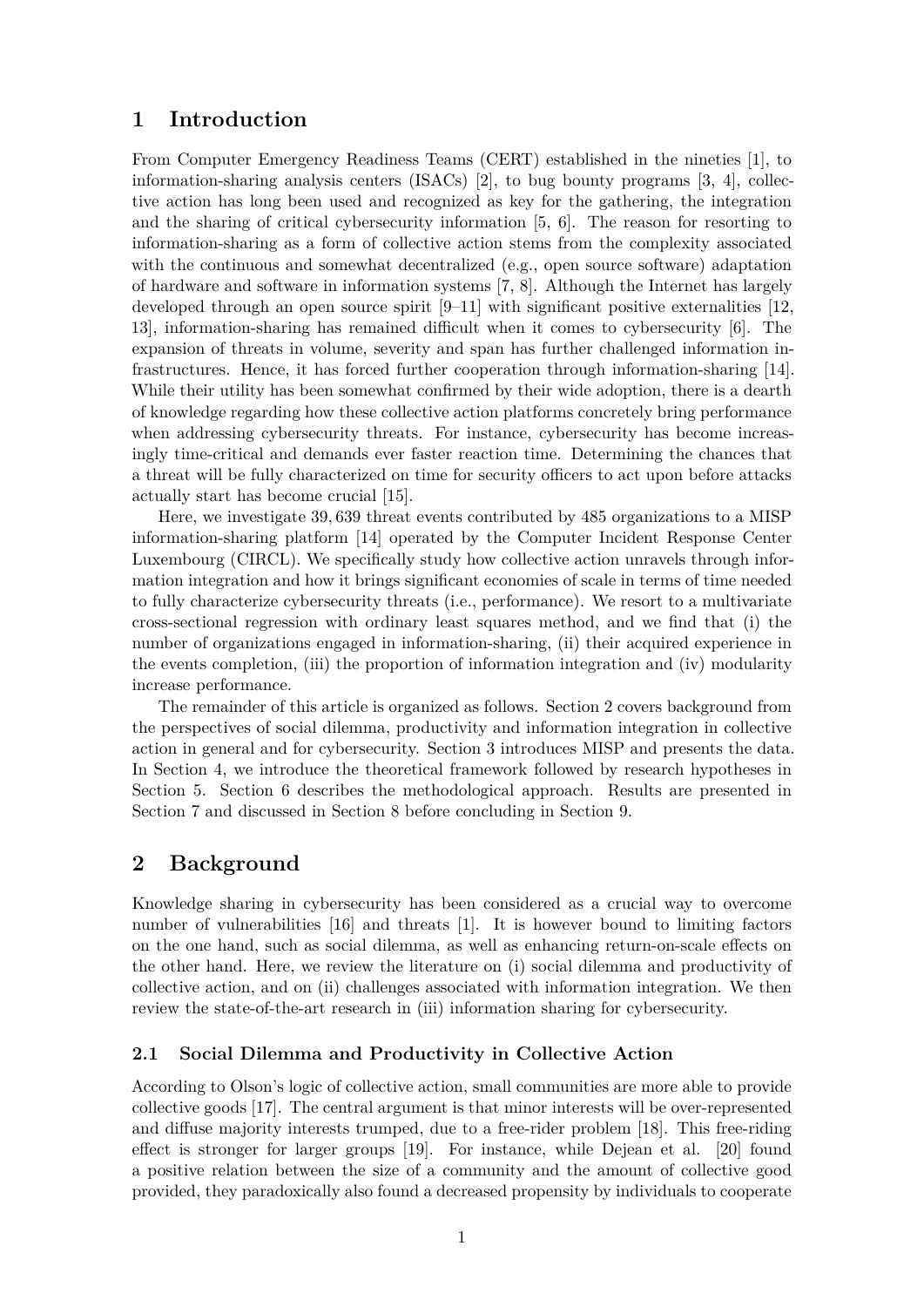as the size of the community increases. Yet, there is overwhelming evidence that large crowds can be organized in order to establish successful online collective action. Examples include peer-to-peer networks [20, 21], Wikipedia [22], Stack Overflow [23], communities of open source software developers [24, 25]. The Dejean et al. paradox may at least partially resolved by considering that (i) the distribution of effort is highly skewed, with few contributors providing most effort, and (ii) the dynamics of contribution are highly non-linear [26–28]. Taken together, these phenomena are associated with positive returnon-scale of production [26], which may be hindered by coordination costs [29]. Superlinear productivity has been debated at length in organization and management sciences. Investigations of how the number of members, temporal dynamics of events generated can influence positively outputs in way that is greater than the sum of the outputs related to each element of the system (i.e., exhibiting super-linear growth patterns). Research has successfully delivered hints to improve the performance of organization [30–33] by fine-tuning complementary mechanisms within the organization [34], which also foster innovation [35].

#### **2.2 Information Integration and Modularity**

One key aspect of generating return-on-scale in knowledge production is information integration. The management of information resources has become central to organizations [36], so that knowledge appears as an utmost strategic resource [37]. For instance, there is growing evidence in science that greater teams create more impacting knowledge [38]. If knowledge is so important, the fundamental capability of an organization has to be considered as the specialized knowledge of each organization member. Its integration shall provide a competitive advantage [37, 39]. With the emergence of virtual exchanges, firms are increasingly seen as distributed knowledge systems [40]. Yet, new interaction methods present various new constraints in term of mutual understanding, contextual knowledge or techniques (e.g., memory, connectivity), which lead to asymmetries in information integration.

In this respect, the tremendous development of online collaboration platforms, as tools for governance strategy and knowledge management, highlights the importance of information-sharing [41]. These platforms promote knowledge transfer by generating modular collaborative units [42]. One may consider that individuals, or groups of individuals, composing a subsystem (i) bring added value in their own specific field (differentiation), in order to (ii) produce a complex good by pooling together this added value (integration). Following Arrow & Debreu [43], differentiation and integration have been a focal point in optimizing the structure of organizations [44, 45]. In fact, differentiation considers segments of a system into subsystems. Each subsystem develops a part of a task, while the integration focuses on the interactions between these subsystems in order to accomplish the entire task [39, 46]. Recently, Engel and Malone used the theory of consciousness as information integration [47] to measure information integration computer systems and on collaborative platforms [46].

#### **2.3 Collective Action and Information Integration for Cybersecurity**

As early as twenty years ago, the first Computer Emergency Readiness Teams (CERT) and Information Sharing and Analysis Centers (ISACs) have been established as a central resource for sharing information on cybersecurity threats to critical infrastructures [48]. Nowadays, threat intelligence platforms help organizations aggregate, correlate, and analyze threat data from multiple sources in (almost) real-time to support defensive actions [49]. Further, open source solutions have been proposed as a counterweight to cybercriminals successfully working together [5]. The swift evolution of cyber-threats has forced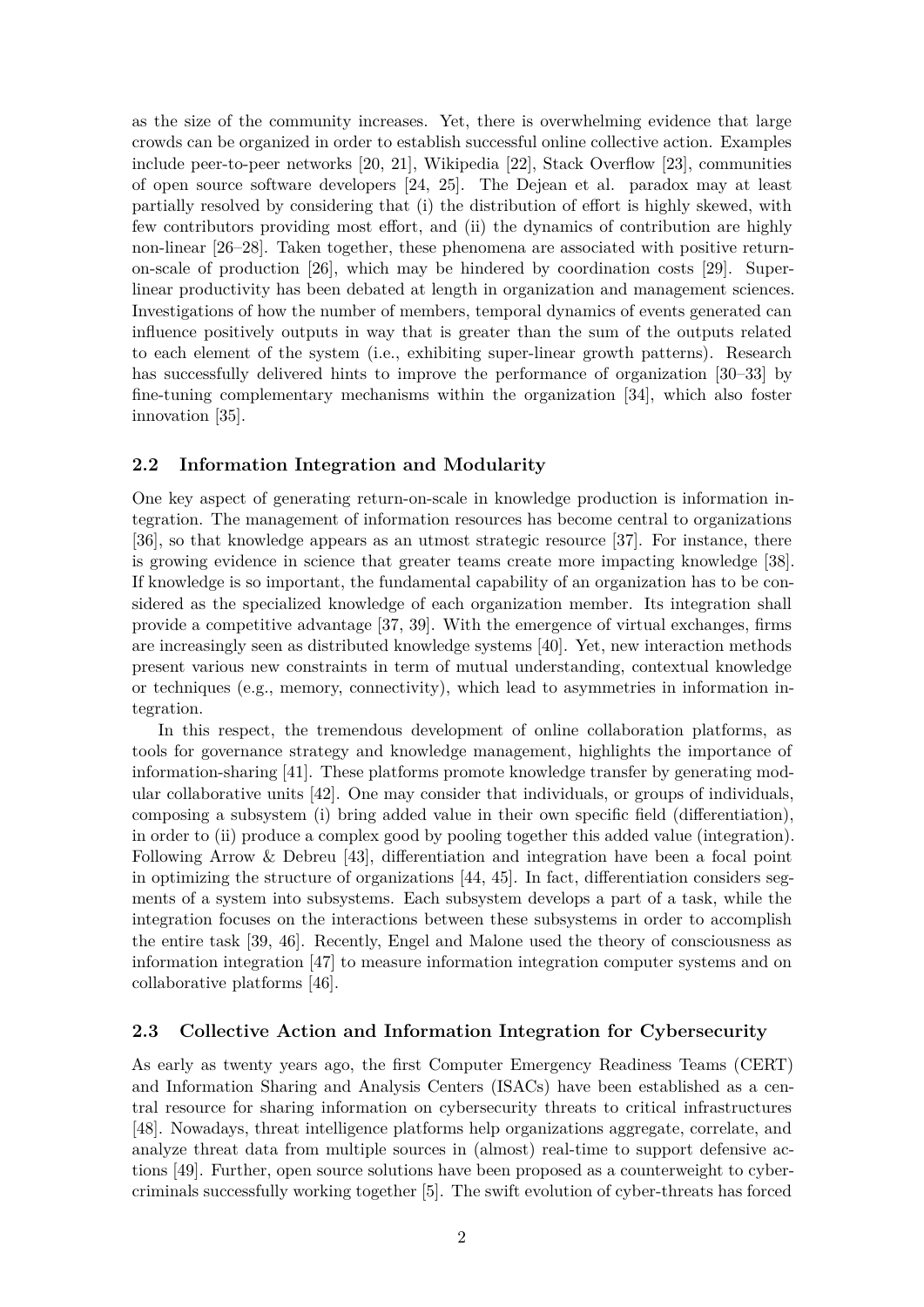organizations and governments to develop new strategies [50] in order to reduce the risks of security breaches [41]. Although information sharing is an interesting way to enhance cybersecurity, it is believed to be thwarted by social dilemma. Without trust, commitment and shared vision between stakeholders, organizations are reluctant to share information due to the fear of disclosure, reputation risk or loss of competitive power [51]. As such, information-sharing can be considered as a marketplace on which transactions occur and knowledge is transferred [52]. However, human beings have a tendency to not optimize organizational goals [53] and in the case of collective action might adopt behaviors that are not conducive to the overall goal of sharing information [6]. As a consequence, cybersecurity professionals share probably less information than desirable, leading to a knowledge asymmetry to the advantage of the attackers [6]. In particular, stakeholders strategically select their contributions to share (i.e., quantity and quality), leading to truncated and imperfect information sharing. Yet, specially crafted forms of cybersecurity informationsharing platforms have developed, such as bug bounty marketplaces. These platforms act as a trusted third-party between security researchers and software editors [3]. Further, in cybersecurity, resource belief, usefulness belief, and reciprocity belief are all positively associated with knowledge absorption, whereas reward belief is not [52]. These empirical results show that functional cybersecurity information-sharing indeed requires to overcome social dilemma and goes beyond simple reward expectations, but foremost requires that information-sharing is efficient in a context that increasingly requires to address timecritical threats.

## **3 Data**

To understand the nuts and bolts of cybersecurity information-sharing, we resort to *MISP* Project<sup>1</sup>, a popular open source platform, which is used e.g., by the North Atlantic Treaty Organization (NATO).<sup>2</sup> MISP stands for *Malware Information Sharing Platform and Threat Sharing*. Although it carries the word malware in its name, MISP is a threat intelligence platform on which people can share, store and collaborate on all sorts of incidents (e.g., COVID-19 MISP community, $3$  but primarily cybersecurity threats. These threats (i.e., events) are characterized by indicators of compromise (i.e., attributes), which are contributed by a multitude of organizations.

There are advantages in using MISP as an object of research. First, it is an open source software. This allows to understand in much detail how the platform is designed and works. Second, a number of threat information sharing communities use MISP to share relatively openly their threat intelligence. Here, we use the whole history of a MISP instance maintained by the Computer Incident Response Center Luxembourg (MISP CIRCL), i.e., the Luxembourg CERT.

As of February 8, 2022, the MISP CIRCL instance is a community of 1*,* 908 organizations (respectively 4*,* 013 users), which have contributed 39*,* 639 events, 9*,* 099*,* 685 attributes and 3*,* 786 tags since November 10, 2008. Table 1 shows the ten most involved organizations. One can see that the number of events contributed by organizations is highly skewed. Indeed, Figure 1A shows that the complementary cumulative distribution function exhibits a power law  $P(X_E > x_E) \sim 1/x_E^{\mu_E}$  with  $\mu_e = 0.54(4)$  (c.f., Appendix B for details on the fitting method). One may additionally note that 1*,* 423, i.e., around 75%, of organizations do not participate in sharing threat information as a collective good with the broad MISP CIRCL community. These organizations may however consume information or share threat information privately within informal sub-groups, which cannot

<sup>1</sup> https://www.misp-project.org/

<sup>2</sup> https://misp.ncirc.nato.int

 $^3$ https://covid-19.iglocska.eu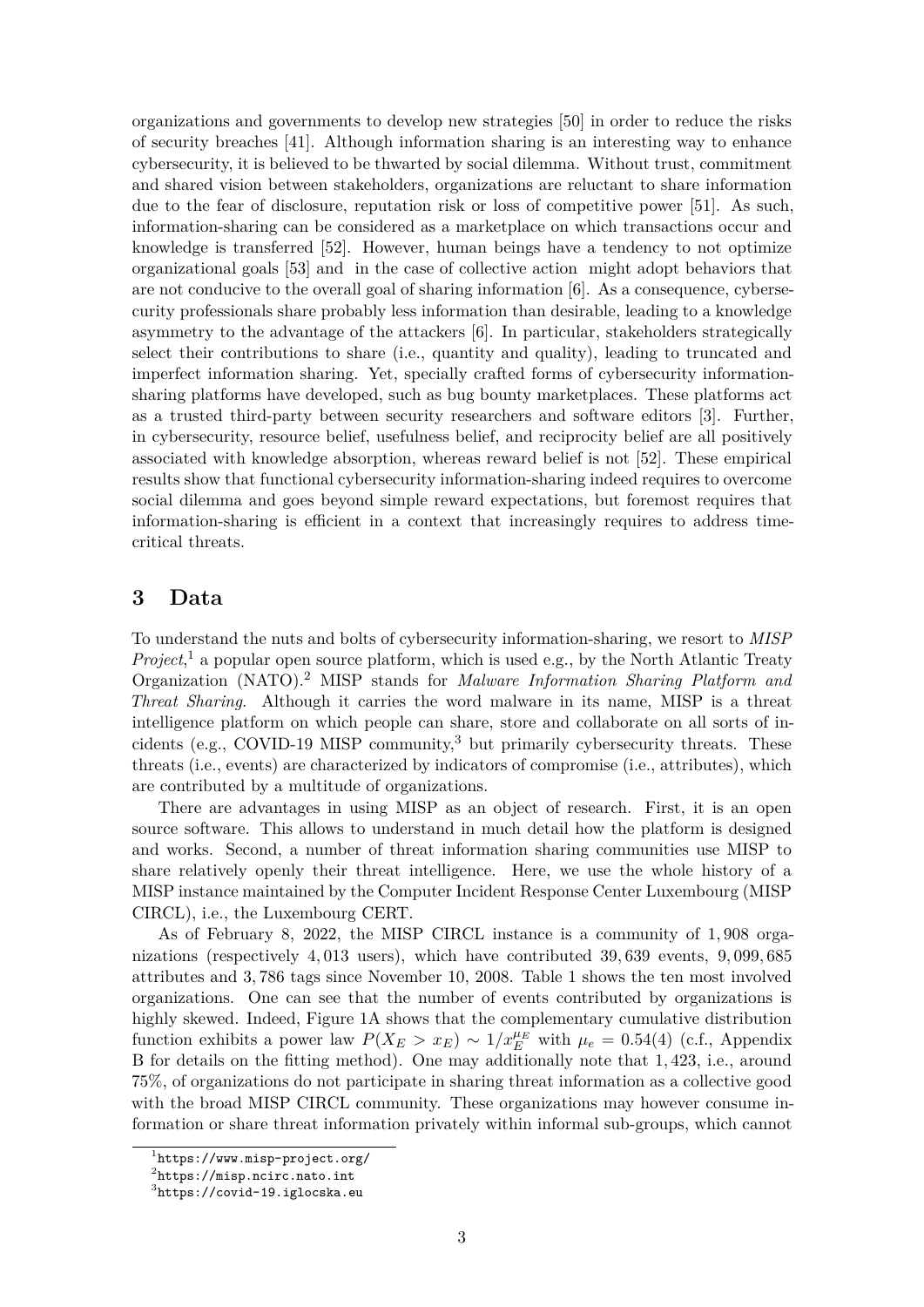be observed. Similarly to  $P(X_E > x_E)$ , the distributions of attributes  $P(X_A > x_A)$  and tags  $P(X_T > x_T)$  per event, depicted in Figure 2, follow power laws with exponents respectively  $\mu_A = 0.64(1)$  (with an upper cut-off around  $A_{upper} = 10^5$ ) and  $\mu_T = 2.26(6)$ . It is additionally important to consider that only 22*,* 423 (i.e., around 57%) events have been marked as completed, suggesting that either threat analysis is complicated or that users tend to forget to formally close a large number of events. The cumulative number of tags  $N_{T,\text{cum}} = 116,407$  used is bigger than the unique tags amount  $N_{T_U} = 3,786$ . Thus, there is a massive reuse of already existing tags.

| rank           | org ID | #<br>users     | $#$ events contributed | percentage of total events |
|----------------|--------|----------------|------------------------|----------------------------|
| 1              | 1092   | 8              | 7,682                  | 19.38%                     |
| $\overline{2}$ | 1395   | $\overline{2}$ | 5,637                  | 14.22%                     |
| 3              | 1960   | 3              | 3,214                  | 8.11%                      |
| 4              | 2      | 31             | 2,939                  | 7.41%                      |
| $\overline{5}$ | 1857   | 3              | 1,411                  | $3.56\%$                   |
| 6              | 201    | 8              | 1,247                  | 3.15%                      |
| 7              | 1713   |                | 1,141                  | 2.88%                      |
| 8              | 698    | $\overline{2}$ | 1,077                  | 2.72%                      |
| 9              | 204    | 56             | 1,060                  | 2.67%                      |
| 10             | 643    | 12             | 998                    | 2.52%                      |
|                |        | <b>Total</b>   | 26,406                 | 66.62%                     |

Table 1: 10 of 1*,* 908 organizations have contributed 66*.*62% of the 39*,* 639 events, bringing further evidence of the heavy-tailed nature of the distribution of contributions by organizations in MISP CIRCL.

We further observe that organizations have joined MISP CIRCL following an almost perfect linear relation  $N_O(t) \sim \alpha_O \cdot t$  with  $\alpha_O = 0.79(1)$  ( $R^2 = 0.99$  and  $p < 10^{-2}$ ) with 161 organizations initially joining MISP CIRCL instance on September 14, 2015, the presumed date of official start. Figure 1B, not only shows the almost linear organization joining rate, but also how many events each organization has contributed over time. One see that the contribution effort is highly heterogeneous. It is also worth noting that event contributions started on November 10, 2008, long before the first organizations joined MISP CIRCL instance. This can be explained in the following way: organizations run first their MISP instance locally. At some point, they join the MISP CIRCL community and share at once all their non-private threat intelligence, yet with the nominal event timestamp, which may well be in the past. Also, it is likely that the linear organization joining function may be the result of a highly vetted joining process, controlled by CIRCL.

## **3.1 Reduction of the Completion Time of Events** ∆*t<sup>C</sup>*

Following the method described in the Appendix B, we can treat the data and, from them, generate the Figure 3B. As explained in the appendix, by playing with the axis, we remark that when the axes are in linear-logarithmic scale, the data depict two straight lines. From this observation, we can deduce that  $\Delta t_C(t)$  follows an exponential decrease in phase. By applying a binning by month and computing the mean value  $\overline{\Delta t_C}$  for each bin, we see a first phase that extends from 2011 to 2020 which decrease slower than the second phase from 2020 to today. By applying the linear regression on the data, according to the equation (9), we confirm that  $\Delta t_C$  exhibits an exponential decrease:

$$
\Delta t_C(t) = \begin{cases} \sim 10^{\beta_{\Delta}^1 \cdot t}, \text{ for } t \in [2011, 2020], \\ \sim 10^{\beta_{\Delta}^2 \cdot t}, \text{ for } t \in [2020, 2022], \end{cases}
$$
(1)

where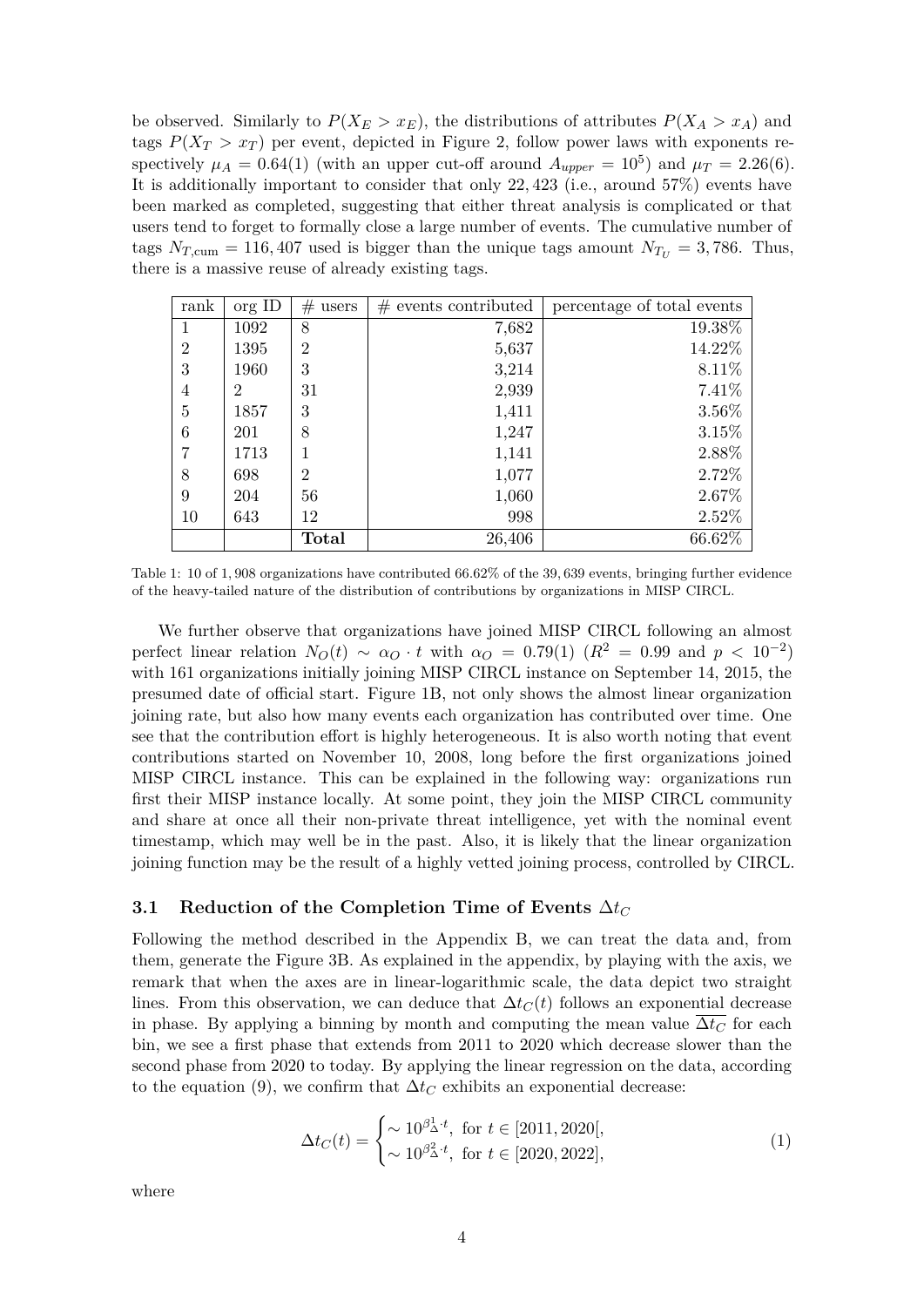

Figure 1: **A.** Complementary cumulative distribution function (CCDF) of events per contributing organization, which is best described by a power law distribution  $P(X_E > x_E) \sim 1/x_E^{\mu_E}$  with  $\mu_E = 0.54(4)$ . The fit and the goodness-of-fit, provided by the Kolmogorov-Smirnov statistics test, are obtained with the Python library plfit. **B.** Curve of the joining organizations (in blue) has followed, after the September 14, 2015, the presumed date of official start, a linear growth with slope  $\alpha_O = 0.79(1)$ ,  $(R^2 = 0.99, p-value < 10^{-2})$ . The events contributed by the organizations have been added (in dark gray), the distribution shows the heterogeneity of organizations efforts.



Figure 2: **A.** Complementary cumulative distribution function (CCDF) of attributes encapsulated in an event, which is best described by a power law distribution  $P(X_A > x_a) \sim 1/x_A{}^{\mu_A}$  with  $\mu_A = 0.64(1)$ . **B.** CCDF of tags attached to an event which is best described by a power law distribution  $P(X_T > x_T) \sim$  $1/x_T^{\mu_T}$  with  $\mu_T = 2.26(6)$ . The fits and the goodness-of-fits, provided by the Kolmogorov-Smirnov statistics test, of panels A and B are obtained with the Python library plfit.

 $\beta_{\Delta}^1 = (-6.32 \pm 0.91) \times 10^{-3}$  is the exponential decrease of the first part regression and

- 
$$
\beta_{\Delta}^2 = (-7.12 \pm 0.59) \times 10^2
$$
 is the exponential decrease of the second part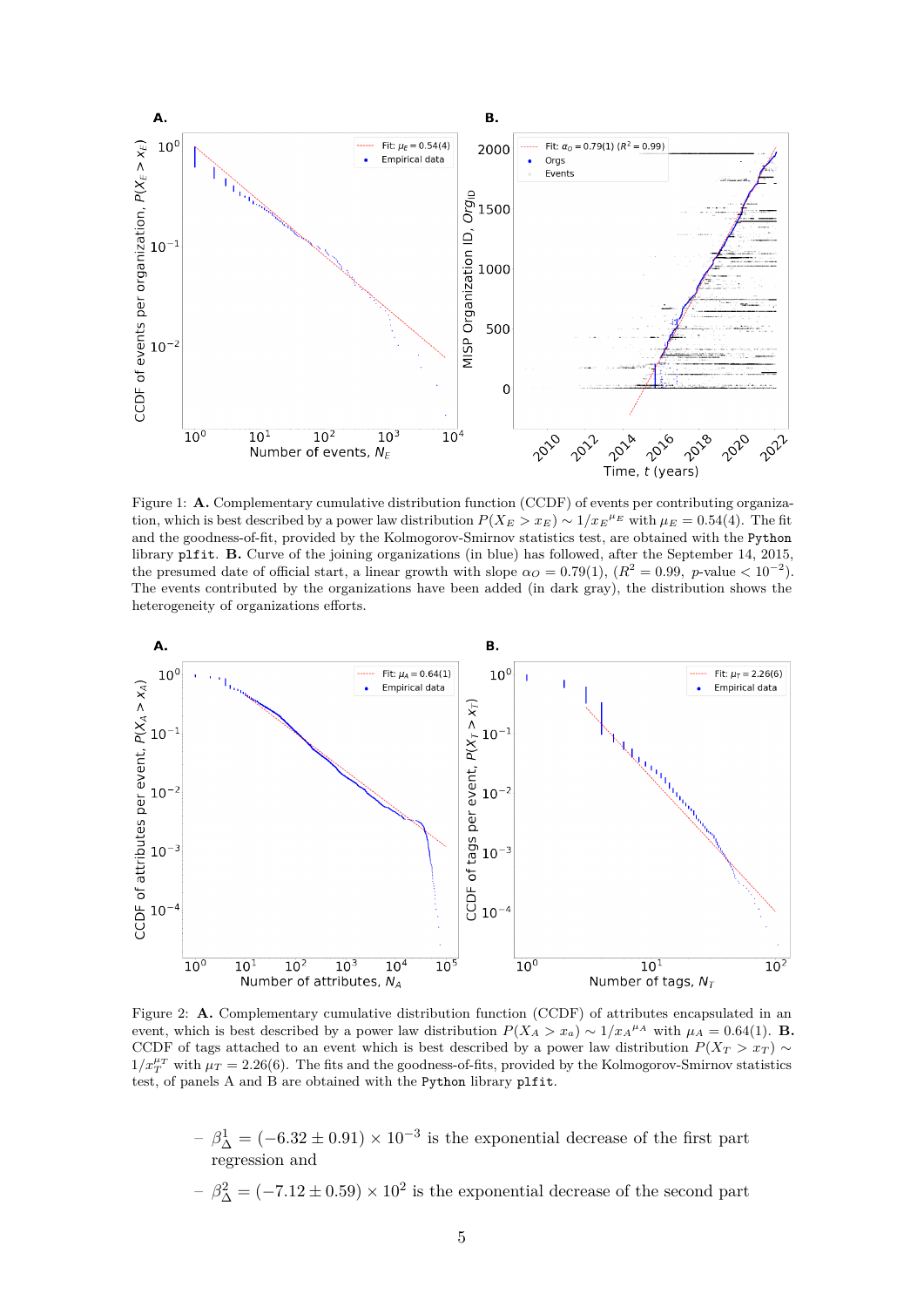#### regression.

The fit from the linear is of high quality since its Pearson's determination coefficient  $R^2 = 0.86$  and its *p*-value  $\lt 10^{-2}$ . Hence, the time  $\Delta t_C$  to complete an event decreases over time, indicating an improvement of performances of the MISP CIRCL instance.



Figure 3: **A.** Complementary cumulative distribution function (CCDF) of the completion time  $\Delta t_C$ , which is best described by a decreasing exponential distribution  $P(X_\Delta < x_\Delta) \sim 10^{\beta \Delta}$  with  $\beta_\Delta = -0.93(1)$ . **B.** Completion time  $\Delta t_C$  of events over the time. The data (blue dots) represents the mean value of  $\Delta t_C$ binned monthly. The data depict an exponential decrease in two phases, fitted by linear regression (dashed red line),  $\Delta t_C(t) \sim (-6.32 \pm 0.91) \times 10^{-2}$  for  $t \in [2011, 2020]$  and  $\Delta t_C(t) \sim (-7.12 \pm 0.59) \times 10^{-2}$  for  $t \in [2020, 2022]$  ( $R^2 = 0.86$ , *p*-value  $< 10^{-2}$ ). The fits and their goodness-of-fits, provided by the Pearson's coefficient of determination  $R^2$  and the *p*-value for the Wald test, of panels A and B are obtained with the Python library scipy.stats.linregress.

## **4 Theoretical Framework**

Collective action is thought to be a fundamental tool to overcome sprawling and increasing time-critical cybersecurity threats [54–56]. Yet, despite numerous studies of online platforms fostering collective action [57, 58], very little evidence has been uncovered linking the organisation of collective action with group performance as an output. By investigating the MISP threat management platform run by the Computer Incident Response Center Luxembourg (CIRCL), we have a unique chance to better understand how collective action is organized to tackle time-critical cybersecurity threats.

We posit that the performance of collective platforms devoted to the resolution of timecritical tasks at scale, such as MISP, pull from progressively building a knowledge and action environment, made of organizations, which contribute to the resolution of events and, at the same time, bring returns of scale through (i) gaining own experience and (ii) sharing and integrating knowledge, which is associated with increased performance. We further posit that, in order to offset decreasing return-of-scale due to increased groups size and coordination costs [29], the organization of collective action must adapt in a modular way [59], as it has already been witnessed in several open source projects [60, 61].

We test our theory of *collective action for tackling time-critical tasks*, through a set of three hypotheses and six sub-hypotheses to understand how time completion performance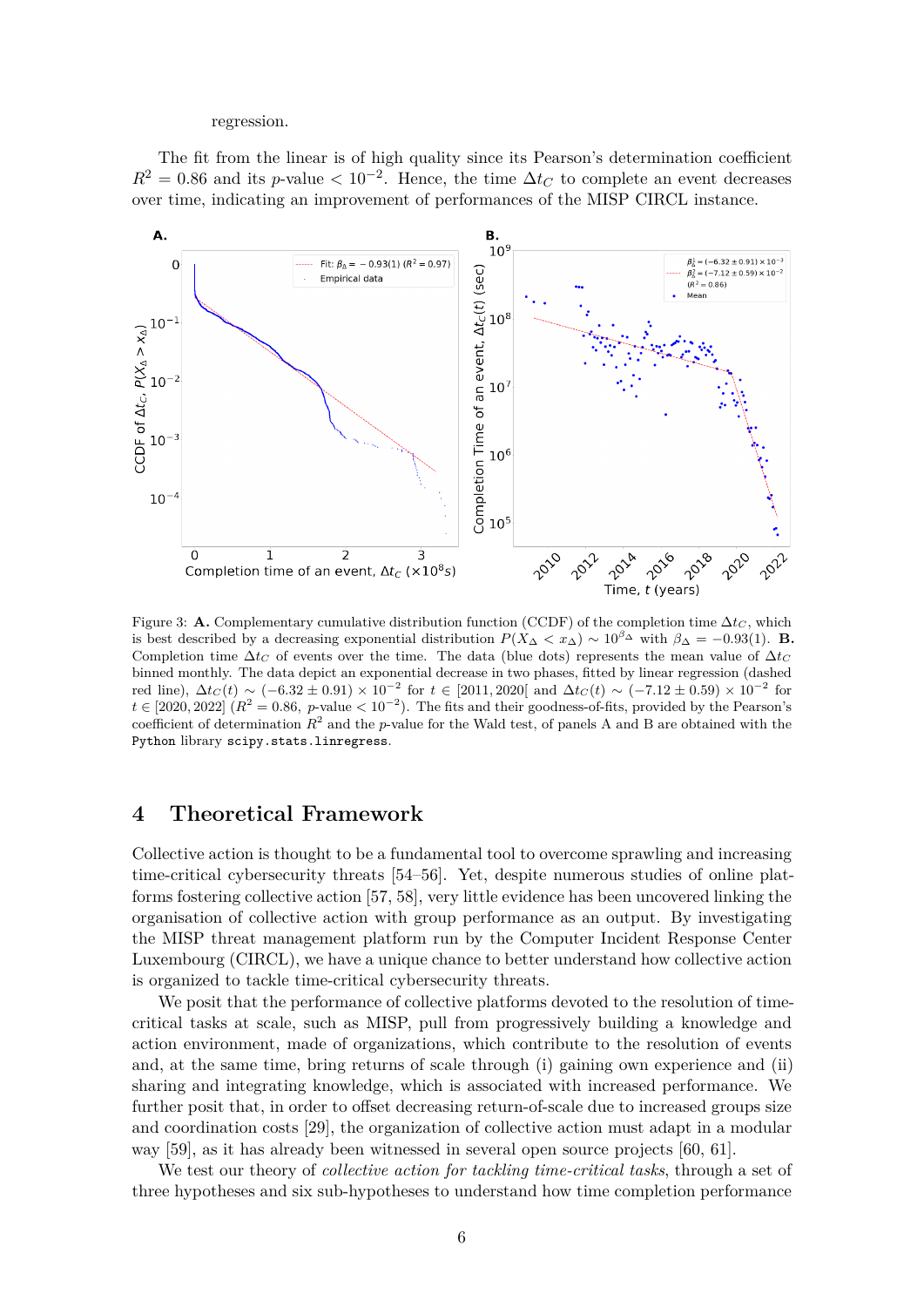is achieved for events, given (i) the nature of event, (ii) the collective action environment and (iii) the knowledge integration environment at the time of event arrival (c.f., section 5). We proceed with an exploratory approach to test our theory by resorting to a multivariate cross-sectional regression with ordinary least squares method (c.f., sections 6 and 7).

## **5 Hypotheses**

To explain how event completion time has evolved, we consider their *intrinsic nature*, i.e., number of attributes and tags required to characterize events, the *overall collective action environment* and how *knowledge is integrated*. We hypthesize that these three overall factors significantly influence collective action performance, in terms of improved completion time in characterizing threat events.

## **5.1 Event Complexity Hinders Performance (H1)**

First, events are not all equal: while some are fairly simple and require limited input in terms of attributes and of categorization with tags, others are more complex and require more effort. As shown on Figures 2A and 2B, the distribution of respectively attributes and tags is heavy-tailed: while a majority of events have a limited number of attributes (resp. tags), some carry a large numbers of attributes (resp. tags), presumably affecting the time required to complete the characterization of an event. Hypothesis 1 states:

**H1**: *The number of attributes and tags per event negatively influences performance.*

## **5.2 Collective Action Improves Performance (H2)**

We consider how collective action at scale affects positively or negatively performance. Namely, there are conflicting views on whether having more stakeholders (e.g., contributors, organizations) joining collective action is likely to enhance or hinder performance [17, 25, 27–29]. Yet, to exist and be sustainable, collective action necessarily needs to bring economies of scale of some form, which in turn would attract more contributors. Conversely, having more participants should bring marginally increasing performance. Therefore, we aim to test the following hypothesis:

**H2a**: *The overall performance increases with the number of organizations participating in collective action*.

Yet, as already shown in [62], the ongoing collective action workload is likely to affect negatively performance, by increasing completion time. Therefore, our second hypothesis states:

**H2b**: *Given a focal event, the number of simultaneously open events decreases performance.*

## **5.3 Knowledge Integration Increases Performance (H3)**

Having more contributors does not necessarily imply economies of scale [29]. Economies of scale may rather be generated by "the whole is more than the sum of its parts" mechanisms [25], which may stem from productive integration of information [46, 63, 64] as a single entity [25] or through the efficient communication of several modular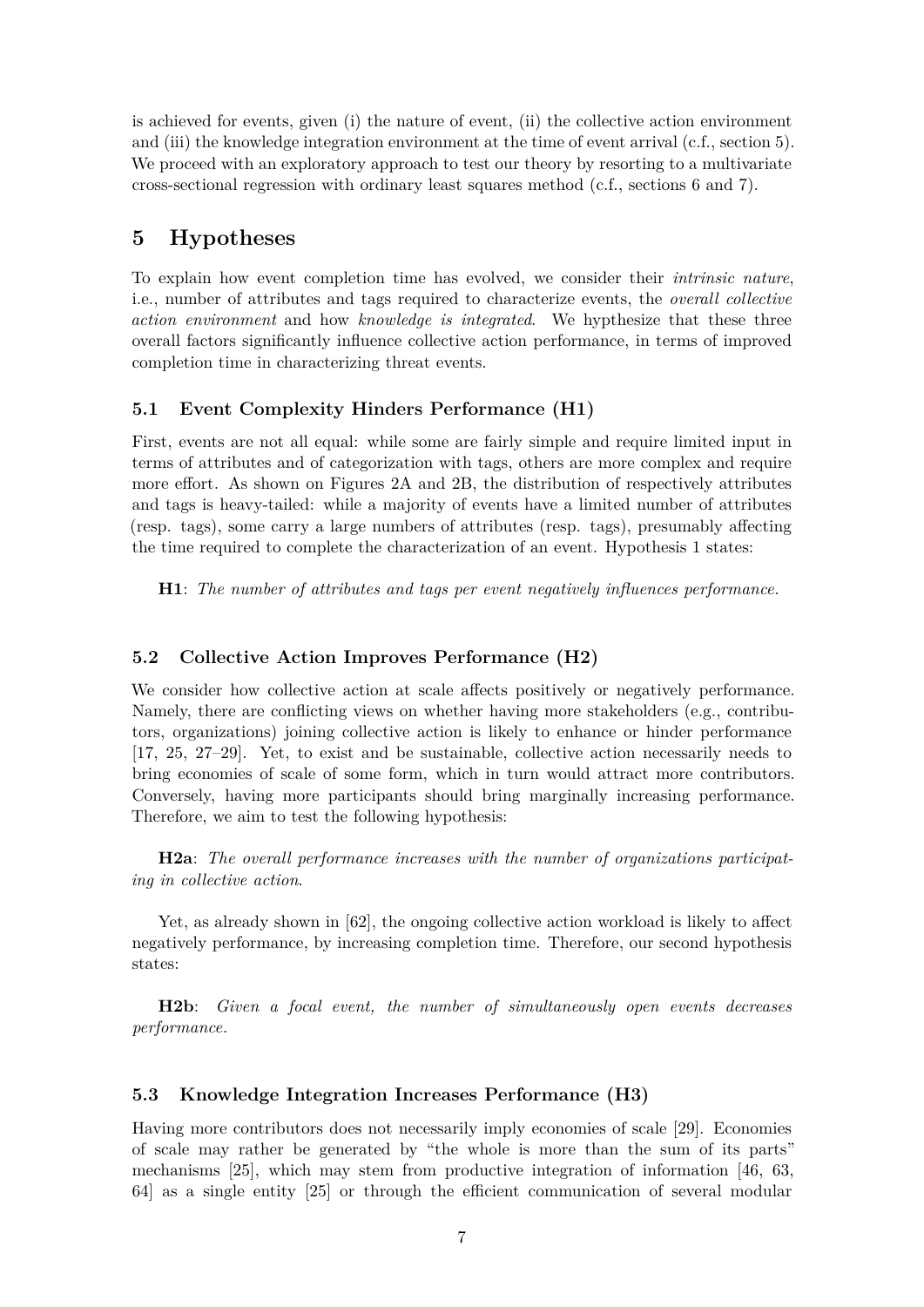sub-systems [65, 66], which in turn may even mitigate free-riding [59]. Here, we recognize that the first form on knowledge integration occurs through experience as *learning* within organizations [67], and one may expect that an organization having accumulated experience in characterizing a large number of threat events is likely to perform better on new events, therefore :

#### **H3a**: *More experienced organizations solve events faster.*

On MISP instances, collective action goes beyond coordinating time-critical tasks. As people and organizations contribute, a large corpus of knowledge is built as a library of events, attributes, and tags. In turn, by design of MISP software, this information can be easily reused to quickly characterize new events, proposing matching possibilities according to the preliminary entries.

Hence, the reuse of knowledge simplifies the emission of attributes and the knowledge is integrated by the creator of the new events. These new events are thus composed of a certain percentage of *inherited* attributes which are likely to impact positively performance:

**H3b**: *The reuse of tags and attributes from existing events contributes positively to performance in the completion of new events.*

The capacity of an entity to integrate knowledge is tightly related to its modular organization [47, 59, 60]. As MISP clusters of events or attributes, called "Galaxies", were progressively introduced and developed on MISP CIRCL, we have an opportunity to test for modularity. We therefore formulate the following hypothesis:

#### **H3c**: *Modularity in collective action positively influences performance.*

By testing these three hypotheses (and six sub-hypotheses), we expect to gain robust insights on how collective action on MISP brings performance in terms of characterizing time-critical cybersecurity threats.

## **6 Method**

We proceed to validate our theory through the testing of three hypotheses, divided in six sub-hypotheses (c.f., Section 5). For this, we specify an econometric model with *completion time* as the main dependent variable representing the key performance indicator in our posited *theory of collective action for tackling time-critical threats* (c.f., Section 4).

We define the following set of events,

$$
\Omega_e = \{ e | e \le N_e, e \in \mathbb{N}^* \},\tag{2}
$$

where  $N_e$  corresponds to 22, 423 events, which have explicitly been marked as completed (i.e., with field  $Analysis = 2$ , see section 3). For each event, we define  $\Delta t_{C,e}$  the completion time of events as

$$
\Delta t_{C,e} = t_{f,e} - t_{c,e},\tag{3}
$$

with  $t_{c,e}$  the event creation date and  $t_{f,e}$  the last event modification.

To determine the relation between the dependent variable, i.e. the completion time  $\Delta t_{C,e}$  for the events, we proceed to a multivariate cross-sectional regression [68]. Specifically, we investigate if completion time  $\Delta t_{C,e}$  for the events can be explained by the selected explanatory variables. The corresponding Python variable is CompletionT. For each event *e*, the multivariate cross-sectional regression writes: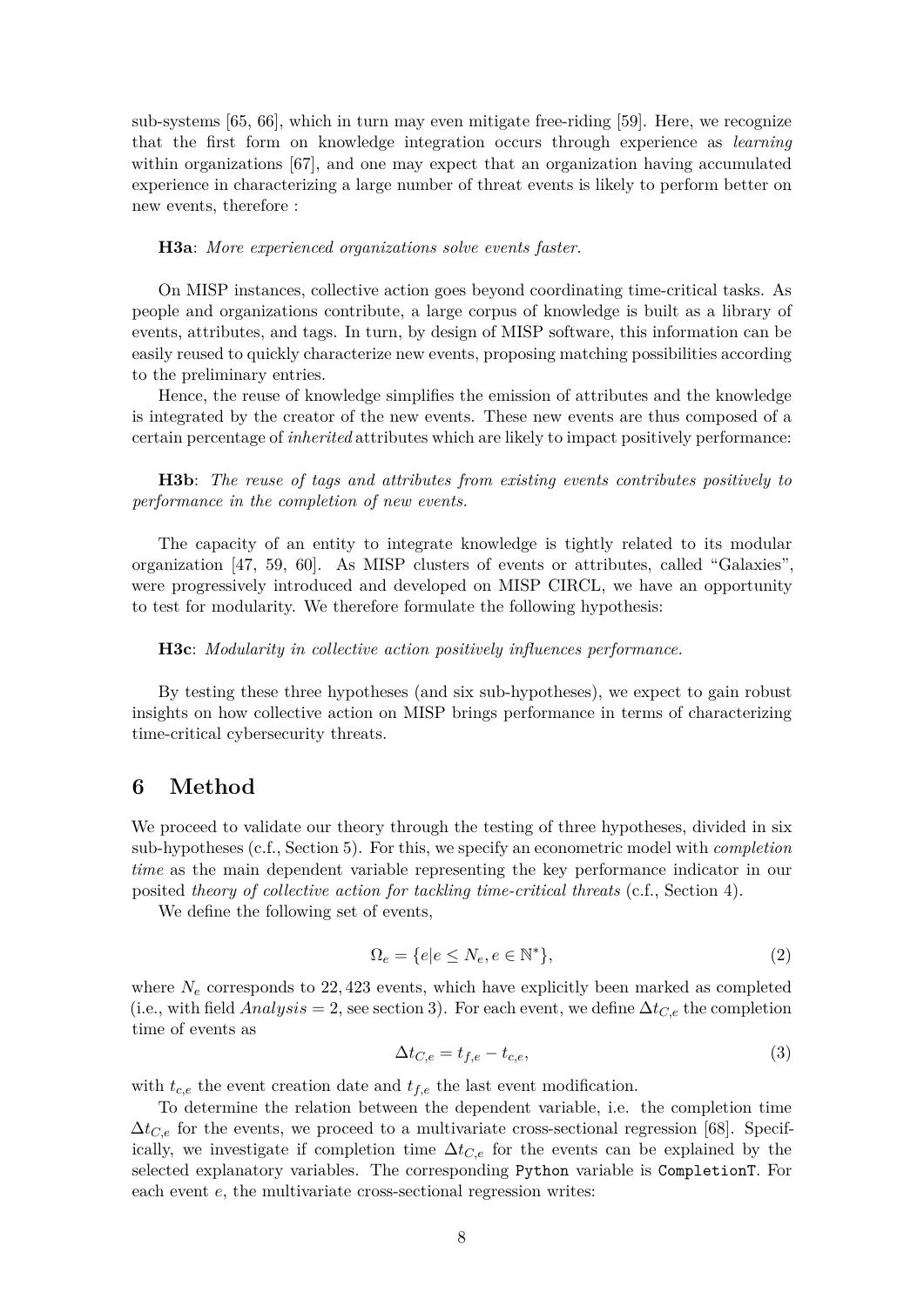$$
\log(\Delta t_{C,e}) = \zeta + \sum_{k=1}^{N_k} \cdot \sum_{e=1}^{N_e} \kappa_k \cdot \log(Z_{k,e}) + \varepsilon_e,\tag{4}
$$

with:

- $-$  ∆*t*<sub>*C*<sup>*e*</sup></sub> : time completion for event *e*,
- $\zeta$  : constant,
- $N_k$ : number of explanatory variables,
- $-\kappa_k$ : autoregressor parameter corresponding to  $Z_{k,e}$ ,
- $Z_{k,e}$ : k-th explanatory variable for event *e*,
- *ε<sup>e</sup>* : error term (i.e., log(∆*tC,e*) *−* log(∆\*tC,e*)).

This multivariate cross-sectional regression is performed with the ordinary least squares (OLS) method. The choice of this model is adapted to deal with data without time series, which is the case here. Then, the explicated and explanatory variables are linked with a set of points in time. This set of points in time is given by the creation *tc,e* of the different *e* and contains 22*,* 423 elements, corresponding to the number of completed elements *N<sup>e</sup>* considered. Thanks to this model, it is easy to consider all chosen independent variables. However, due to the heavy-tailed behaviour of the variables and their difference of magnitude (see Section 3), we transform the variables in logarithm in base of 10 [69]. However, the results are indicated as a percentage change of ∆*tC,e* when *Zk,e* varies by a certain percentage [69].

We specify the following explanatory variables in relation with the formulated hypotheses (c.f., Section 5). To test hypothesis **H1** (i.e., *event complexity hinders performance*), we resort to two explanatory variables:

- *NA,e*: the number of attributes per event *e*. The corresponding Python variable is AttrCount, which is expected to positively influence CompletionT (i.e., reduce performance).
- $N_{T,e}$ : the number of tags per event *e*, The corresponding Python variable is NTags, which is expected to positively influence CompletionT (i.e., reduce performance).

To test hypothesis **H2** (i.e., *collective action improves performance*), we resort to two explanatory variables:

- *NO,e* stands for the number of organizations listed on MISP CIRCL at the creation  $t_{c,e}$  of event *e*. The corresponding Python variable is CumOrgs. CumOrgs is expected to negatively influence CompletionT (i.e., increase performance) and to demonstrate the overall benefits of collective action for tackling time criticial threats (**H2a**).
- *E*sim*,e* is the number of simultaneously open events on MISP CIRCL at the creation *tc,e* of event *e*. The corresponding Python variable is SimEvents, which is expected to positively influence CompletionT (i.e., reduce performance) and to show that collective action performance is bound to circumstantial operational constraints associated with time as a scarce resource (**H2b**) [62, 70].

To test hypothesis **H3** (i.e., *knowledge integration increases performance*), we resort to three explanatory variables: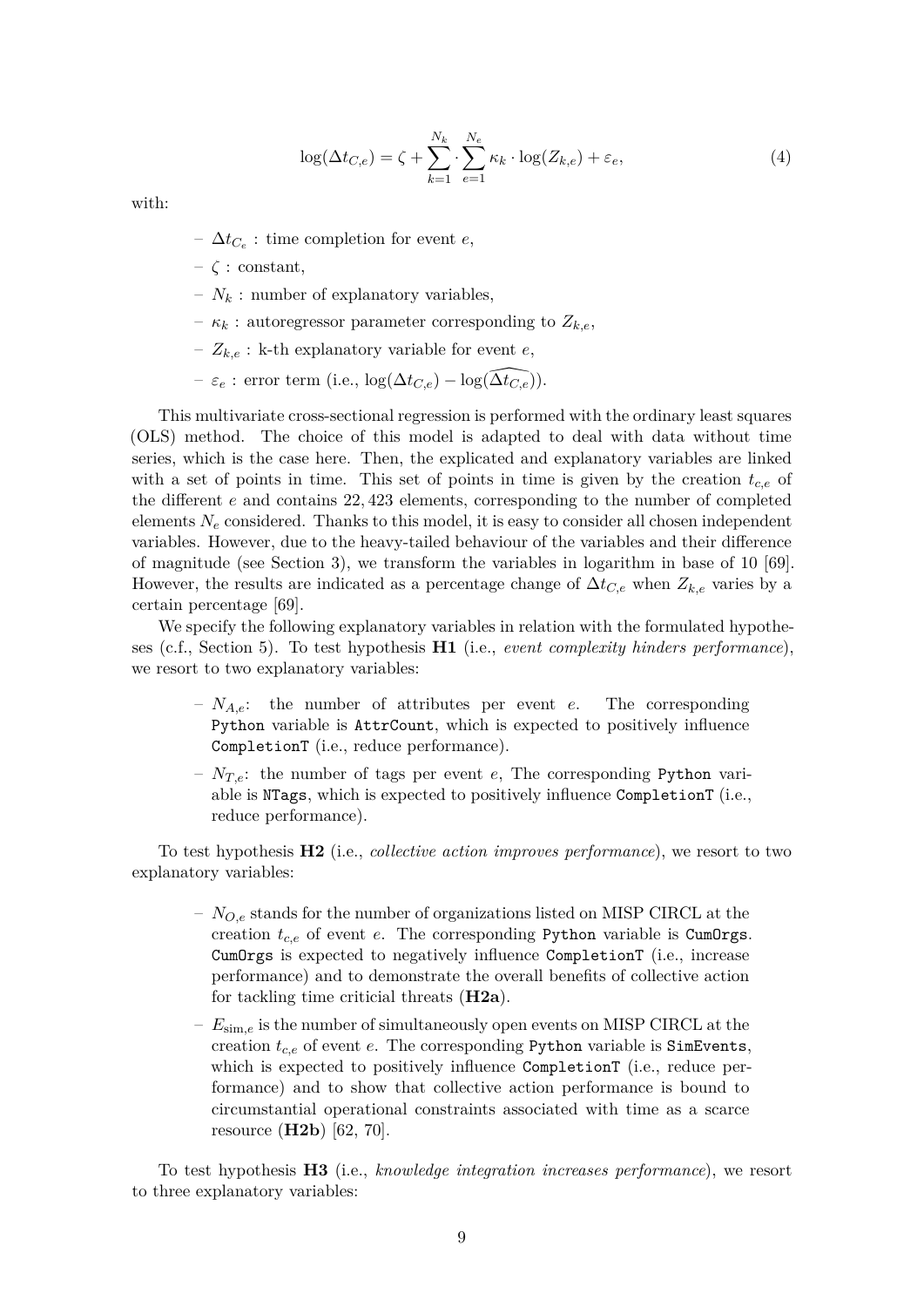- *EC,e* takes into account the number of already completed events by the organizations at the creation *tc,e* of a new event *e* on their behalf. The corresponding Python variable is CumCompE, which is expected to negatively influence CompletionT (i.e., increase performance) (**H3a**).
- *I*%*A,e* is the inherited percentage of attributes per event *e*. The corresponding Python variable is InhPer, which is expected to negatively influence CompletionT (i.e., increase performance) (**H3b**).
- *NG,e* counts the number of galaxies created on MISP CIRCL instance at the creation  $t_{c,e}$  of the  $e$ . The corresponding Python variable is NbGalaxies, which is expected to negatively influence CompletionT (i.e., increase performance) (**H3c**).
- $N_{E_G,e}$  considers the number of events in its corresponding aforementioned galaxy at the creation *tc,e* of a new event *e* in this galaxy. The corresponding Python variable is NbEventsinhisG, which is expected to negatively influence CompletionT (i.e., increase performance) (**H3c**).

The pairwise correlations of the dependent variable and the independent ones provide the correlation matrix (see Table 2).

|                          | $\log(\Delta t_C)$ | $\log(N_{A,e})$ | $\log(I_{\%A,e}$ | $\log(N_{T,e})$ | $\log(E_{\rm sim}$ | $\log(N_{O,e})$ | $\log(E_{C,e})$ | $\log(N_{G,e})$ | $\log(N_{E_G,e})$ |
|--------------------------|--------------------|-----------------|------------------|-----------------|--------------------|-----------------|-----------------|-----------------|-------------------|
| $\log(\Delta t_C)$       | 1.00               |                 |                  |                 |                    |                 |                 |                 |                   |
| $log(N_{A,e})$           | 0.11               | 1.00            |                  |                 |                    |                 |                 |                 |                   |
| $\log(I_{\%A,e})$        | $-0.07$            | $-0.27$         | 1.00             |                 |                    |                 |                 |                 |                   |
| $\log(N_{T,e})$          | 0.07               | 0.08            | $-0.59$          | 1.00            |                    |                 |                 |                 |                   |
| $\log(E_{\text{sim},e})$ | 0.74               | 0.06            | 0.01             | 0.04            | 1.00               |                 |                 |                 |                   |
| $log(N_{O,e})$           | $-0.23$            | $-0.03$         | $0.05\,$         | 0.01            | 0.02               | 1.00            |                 |                 |                   |
| $log(E_{C,e})$           | $-0.60$            | 0.023           | $-0.02$          | 0.01            | $-0.53$            | 0.33            | 1.00            |                 |                   |
| $\log(N_{G,e})$          | $-0.16$            | 0.01            | $-0.07$          | $-0.02$         | $-0.42$            | 0.19            | 0.23            | 1.00            |                   |
| $\log(N_{E_G,e})$        | $-0.12$            | 0.00            | $-0.07$          | 0.07            | $-0.11$            | 0.42            | 0.43            | 0.14            | 1.00              |

Table 2: Correlation matrix of dependent and explanatory variables.

With the explanatory variables of our model being defined, we are in position to formulate the econometric model by developing the equation (4):

$$
\log(\Delta t_{C,e}) = \zeta + \kappa_{N_A} \cdot \log(N_{A,e}) + \kappa_{I_{\%A}} \cdot \log(I_{\%A,e}) + \kappa_{N_T} \cdot \log(N_{T,e}) \n+ \kappa_{E_{\text{sim}}} \cdot \log(E_{\text{sim},e}) + \kappa_{N_O} \cdot \log(N_{O,e}) + \kappa_{E_C} \cdot \log(E_{C,e}) \n+ \kappa_{N_G} \cdot \log(N_{G,e}) + \kappa_{N_{E_G}} \cdot \log(N_{E_G,e}) \n+ \varepsilon_e
$$
\n(5)

Model validation is performed as follows. When handling a multivariate regression, one must pay particular attention to multi-collinearity between the  $Z_k$ 's, which may distort the model. For that, the variance inflation factor (VIF) resulting from the regression of the explanatory variable  $Z_k$  on the other explanatory variables which provide  $R_k^2$ , must be computed. The VIF<sub>*k*</sub> is then given as VIF<sub>*k*</sub> = 1/(1 *− R<sub>k</sub>*<sup>2</sup>) and must be *<* 10 [68]. The stability of the variance has to be examined, namely by studying heteroskedasticity, which is ruled out if the *p*-value obtained from a White test is lower than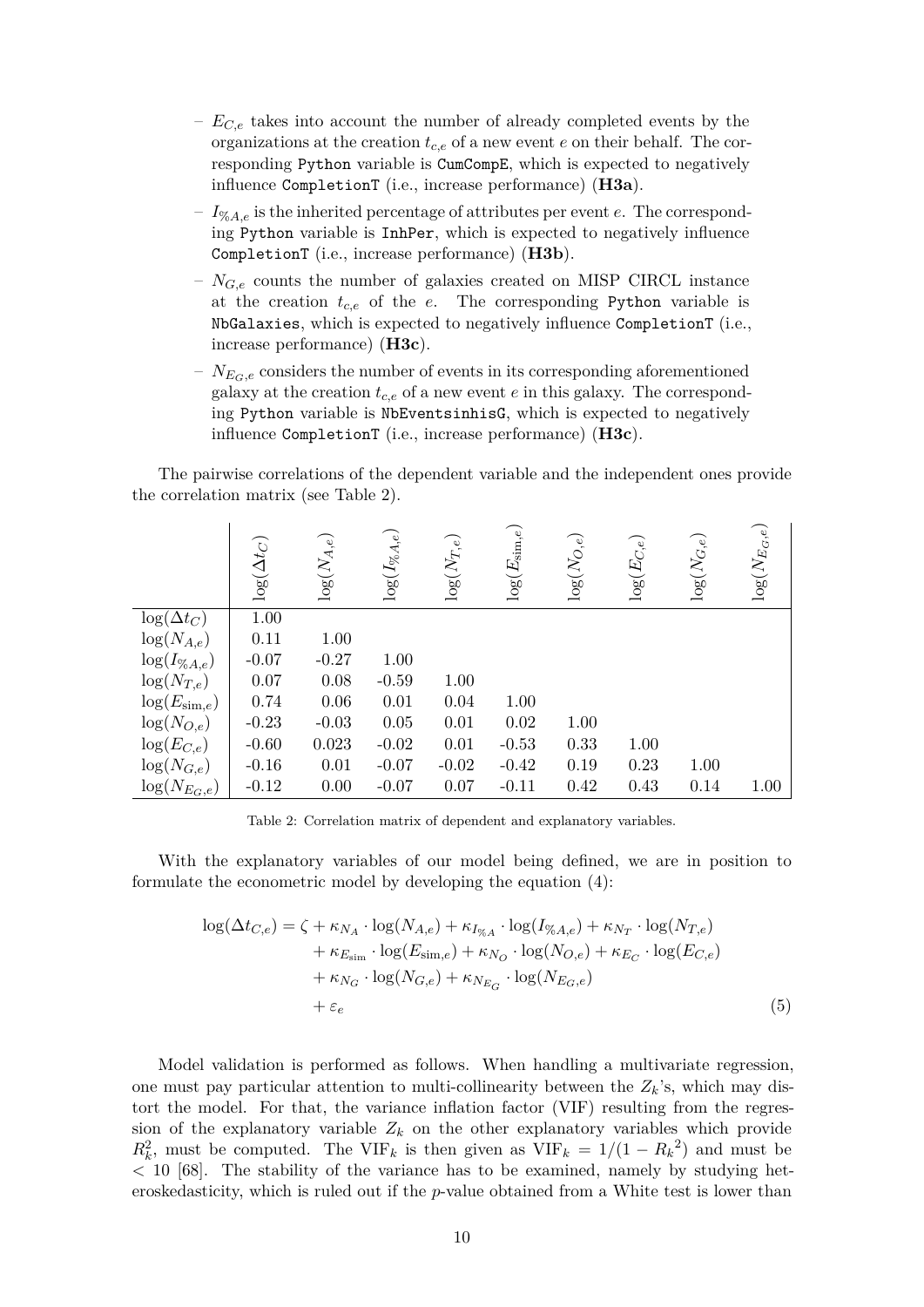a threshold  $\alpha = 0.05$  [68]. The computation steps are performed with the Python libraries statsmodels.api.OLS for the regression, statsmodels.stats.outliers\_influence for the VIF and statsmodels.stats.diagnostic for the White test.

## **7 Results**

In order to establish evidence of collective action as an efficient way for tackling timecritical cybersecurity threats, we have resorted to data the MISP instance, which is run by the computer Incident Response Center Luxembourg (CIRCL). We used a multivariate cross-sectional regression analysis of *completion time* (i.e., performance) required to characterize a threat event with both event related and collective action explanatory variables.

| Dep. Variable                     |                           | Completion Time |                        |       |  |
|-----------------------------------|---------------------------|-----------------|------------------------|-------|--|
| Method                            | <b>OLS</b>                | F-Stat          | $2.251 \times 10^3$    |       |  |
| No. Observations                  | 22423                     | Prob (F-Stat)   | 0.00                   |       |  |
| R-squared                         | 0.413                     | Log-likelihood  | $-5.030 \times 10^{4}$ |       |  |
|                                   | $\mathrm{coeff}$          |                 | std err                |       |  |
| Const                             | $16.505$ <sup>(***)</sup> |                 |                        | 0.135 |  |
| CountAttr                         | $0.230^{(***)}$           |                 |                        | 0.011 |  |
| <b>InhPer</b>                     | $-0.089$ <sup>(***)</sup> |                 | 0.014                  |       |  |
| <b>NTags</b>                      | $0.951^{(\ast\ast\ast)}$  |                 |                        | 0.090 |  |
| CumOrgs                           | $-0.346\sp{(***)}$        |                 |                        | 0.024 |  |
| CumCompE                          | $-0.629^{(\ast\ast\ast)}$ |                 | 0.006                  |       |  |
| <b>NbGalaxies</b>                 | $-0.083^{(\ast\ast\ast)}$ |                 |                        | 0.019 |  |
| $0.160^{(***)}$<br>NbEventsinhisG |                           |                 |                        | 0.005 |  |
| Skew                              | $-0.011$                  | Durbin-Watson   | 1.302                  |       |  |
| Kurtosis                          | 2.833                     | Cond No.        | 76.4                   |       |  |

Table 3: Results of the ordinary least squares (OLS) regression with the explained variable CompletionT and the explanatory variables: CountAttr, InhPer, NTags, CumOrgs, CumCompE, NbGalaxies and NbEventsinhisG, namely the number of attributes per event, the inherited percentage of attributes per event, the number of tags per event, the cumulative number of organizations at the creation of the event *e*, the number of already completed events by the organization at the creation of his new event *e*, the number of galaxies at the creation of the event *e* and the number of events populating these galaxies at the creation of the event *e*. For each explanatory variable, the autoregressor coefficient (in the column coeff), as well as its standard deviation (in the column std err) are provided. The significance of the explanatory variables is given by the *p*-value and its threshold, i.e.  $p$  – value  $\lt 0.1$ : (\*),  $\lt 0.05$ : (\*\*) or  $\lt 0.01$ : (\*\*\*) and the goodness-of-fit by the R-squared. The other added information are not necessary for the evaluation of the model.

The regression results are shown in Table 3. Overall, the regression model is robust and explains  $43\%$  of the variance  $(R^2 = 0.413)$ . Testing for hypothesis 1, the model shows that indeed event complexity measured by the number of attributes CountAttr and tags NTags influences performance negatively, i.e., event characterization completion time is increased. Hypothesis H1 is supported. Regarding how collective action improves performance (H2), the model shows that overall performance (i.e., completion time reduced) is positively associated with the number of organizations participating in MISP: Hypothesis H2a is supported. Hypothesis H2b could not be tested as a result of unexplained strong multicollinearity between CumOrgs and SimEvents. Turning to Hypothesis 3 (i.e., knowledge integration increases performance), we find that more experienced organizations perform better in reducing event completion time. Hypothesis H3a is supported. We also find that the proportion of attributes that an event *e* inherits from previous events, i.e., from the MISP CIRCL knowledge base, also positively influences performance. Hypothesis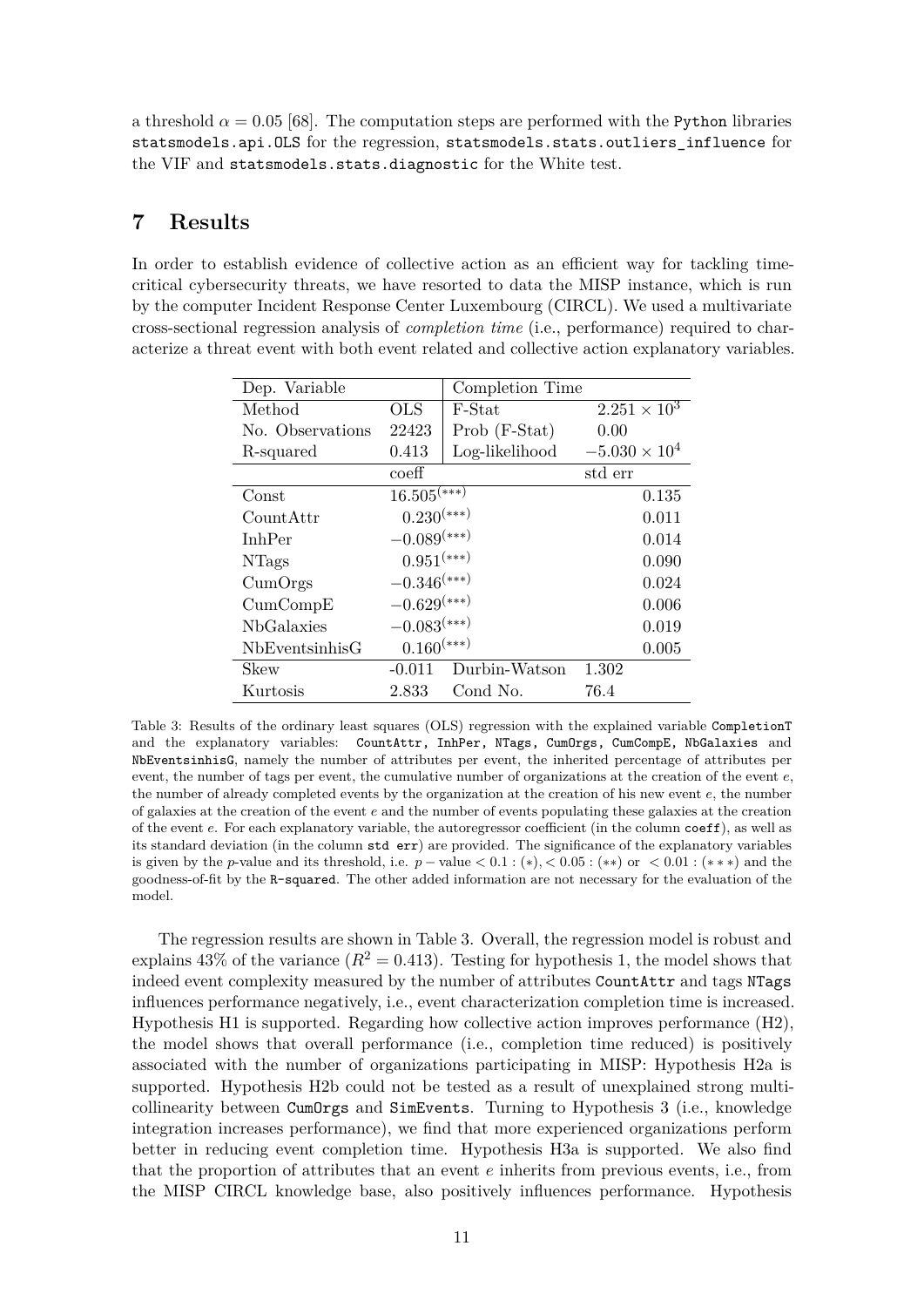H3b is supported. Finally, testing for hypothesis H3c, i.e., modularity, we find mixed results. While the number of MISP Galaxies, measuring the number of modular subsystems, influences positively performance, the number of events recorded in MISP Galxies, measuring to some extent the intensity of modularity, influences performance negatively. Hypothesis H3b is only partially supported.

We have checked for multi-collinearity of the explanatory variables. We computed the variance inflation factor (VIF) for each explanatory variables, which happens to be all smaller than 10. This implies that there is no evidence of multi-collinearity between the selected explanatory variables (c.f., Table 4). We also controlled for heteroskedasticity, i.e., a possible instability of the variance by performing a White statistics tests. We obtained *p*-value  $\langle 10^{-2}$ , which implies that there is no heteroskedasticity in our model. The postanalysis for the VIFs and the White statistics test completely validate the used model and its results.

| Explanatory variables                                       | Notation                 | VIF  |
|-------------------------------------------------------------|--------------------------|------|
| Number of attributes per event                              | $N_{A,e}$                | 5.15 |
| inherited percentage of attributes per event $e$            | $I_{\%A,e}$              | 1.67 |
| Number of tags per event $e$                                | $N_{T,e}$                | 1.03 |
| Cumulated number of organizations at the creation of $e$    | $F_{\text{cum},e}$       | 6.73 |
| Cumulated number of completed events at the creation of $e$ | $E_{C, \text{cum}, e}$   | 3.28 |
| Cumulated number of galaxies at the creation of $e$         | $N_{G, \text{cum}, e}$   | 1.12 |
| Cumulated number of events in galaxies at creation of $e$   | $N_{E_G, \text{cum}, e}$ | 2.02 |

Table 4: Computation of the variance inflation factor (VIF) for the explanatory variables of the econometric model. The values of the VIF allows to detect the presence of multi-collinearity between the considered variables. As all values VIF *<* 10, there is no evidence of multi-collinearity between the explanatory variables. These results validate the econometric model.

## **8 Discussion**

Organizations are increasingly encouraged to cooperate and share information to overcome cybersecurity threats. Investigating how collective action unfolds and brings performance on information-sharing platforms is necessary as cybersecurity threats have become increasingly time-critical. In other words, not only collective action shall be used to characterize threat events, it also must be used to characterize threat events before attacks unravel [56]. Here, we have investigated collective action on MISP, a popular open source threat intelligence platform, from the perspective of the time required to fully characterize an event as an objective function to be optimized (i.e., completion time or performance). We found that performance is negatively associated with event complexity (Hypothesis 1) and positively associated with collective action (Hypothesis 2). Indeed, as the number of organizations taking part to information-sharing on the MISP instance studied increased, the time required to complete the characterization of events decreased. This result informs on positive returns on scale, which necessarily exist given the increased adoption of MISP as well as other information-sharing platforms. Nevertheless, the mechanisms at work generating these economies of scale have remained unclear. We considered the perspective of knowledge integration [47] as the collective action process at work to generate the "the whole is more than the sum of its parts" [25]. With hypothesis 3, we tested and verified organizational learning, knowledge integration and modularity as positively associated with performance.

While event completion time is associated with explanatory variables pertaining to event complexity, collective action, and knowledge integration, we could not establish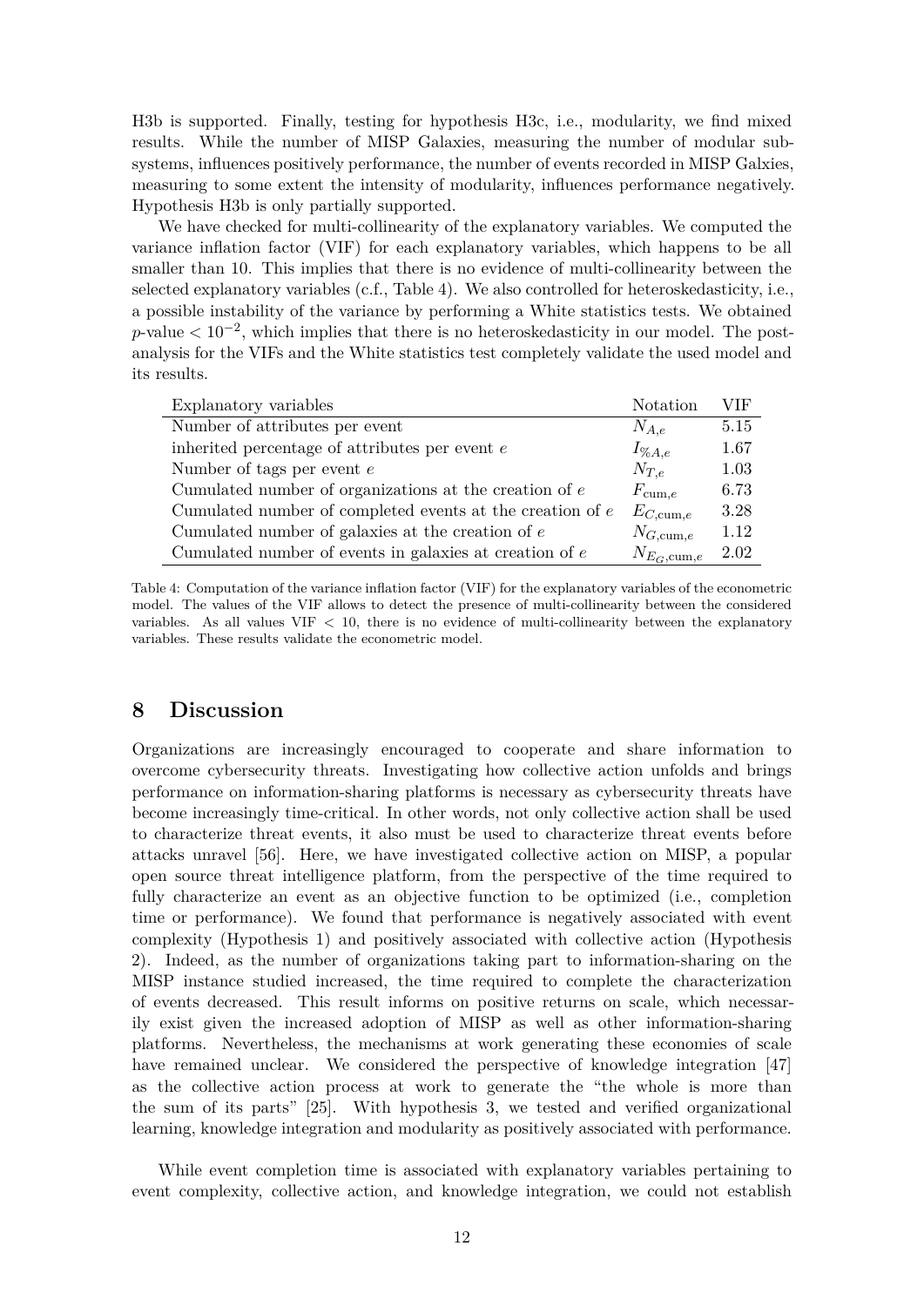causality. Although this is a significant limitation to our model, we have organized our multivariate cross-sectional regression in a way that minimizes the risks of uncovering spurious dependencies between the explained variable on the one hand and the explanatory variables on the other hand. And the fact that all our explanatory variables are significant (at the exception of SimEvents, the number of simultaneously open events on MISP CIRCL at the creation, which had to be excluded from the model), shows that our proposed theory on *collective action for tackling time-critical tasks* is comprehensive and altogether robust. Yet, the regression analysis approach remains exploratory. Indeed, it does not provide reliable information on which precise collective action mechanisms generate positive returns on scale. Building and testing fine-grained causal models of critical cascades in collective action, inspired from e.g. [25, 27, 28], may surely help better understand the activity, learning, knowledge integration and modularization paths of contributing organizations, as well as how they handle time as a particularly scarce resource [70]. Indeed, when tackling large amounts of time-critical tasks, such as cybersecurity threats or incidents, contingencies necessarily appear [62], which may affect coordination between contributors, and as a result performance, either in a transient way or by triggering long-term instability through cascades of disorganization. At the meso-scale, our model does not account for affinities between events, organizations and the combined commonalities of events and organizations. Indeed, as for number of collective action online platforms, modular *Galaxies* on MISP show that some sub-communities of organizations have specific goals when tackling cybersecurity threats. These specific interests deserve further scrutiny. For instance, are the organizations contributing to a given MISP galaxy active in the same industry? If not, why do they share interest in similar threats? Considering MISP (or other information-sharing platforms) from the perspective of threats, we may investigate kinship between threats, as they most often share attributes. Questioning and perhaps predicting how attributes are "transmitted" from one event to others is likely to be key to anticipate threats and guide organizations in their search of (respectively contributions to) threat information. It may even help decide what information should be shared and with whom.

Finally, our results show that completion time as an objective function in collective action concerned with time-critical tasks can be optimized. This opens further perspectives for computational social science research. One may envision to use machine learning in order to recommend personalized precision strategies that optimize the organization of collective action and knowledge integration. This may help make best use of time as an increasingly critically scarce resource, especially in face of a looming tsunami of cybersecurity threats.

## **9 Conclusion**

Information-sharing in cyber-security has become an increasingly common collective action practice. Yet, its benefits have so far remained unclear. We have investigated MISP, a commonly used open source threat sharing platform, and we found how building a critical mass of contributing organizations and of knowledge to be integrated from past threats brings significant economies of scale. Through collective action, security researchers overcome the challenge of characterizing cybersecurity threats, which appear to be increasingly time-critical. We find that performance, defined as the time needed to fully characterize a threat event, is (i) negatively influenced its own complexity, (ii) positively influenced by collective action, and (iii) positively by learning, knowledge integration and modularity. Our results also inform more generally on how collective action can be organized online at scale and in a modular way to overcome a large number of time-critical tasks.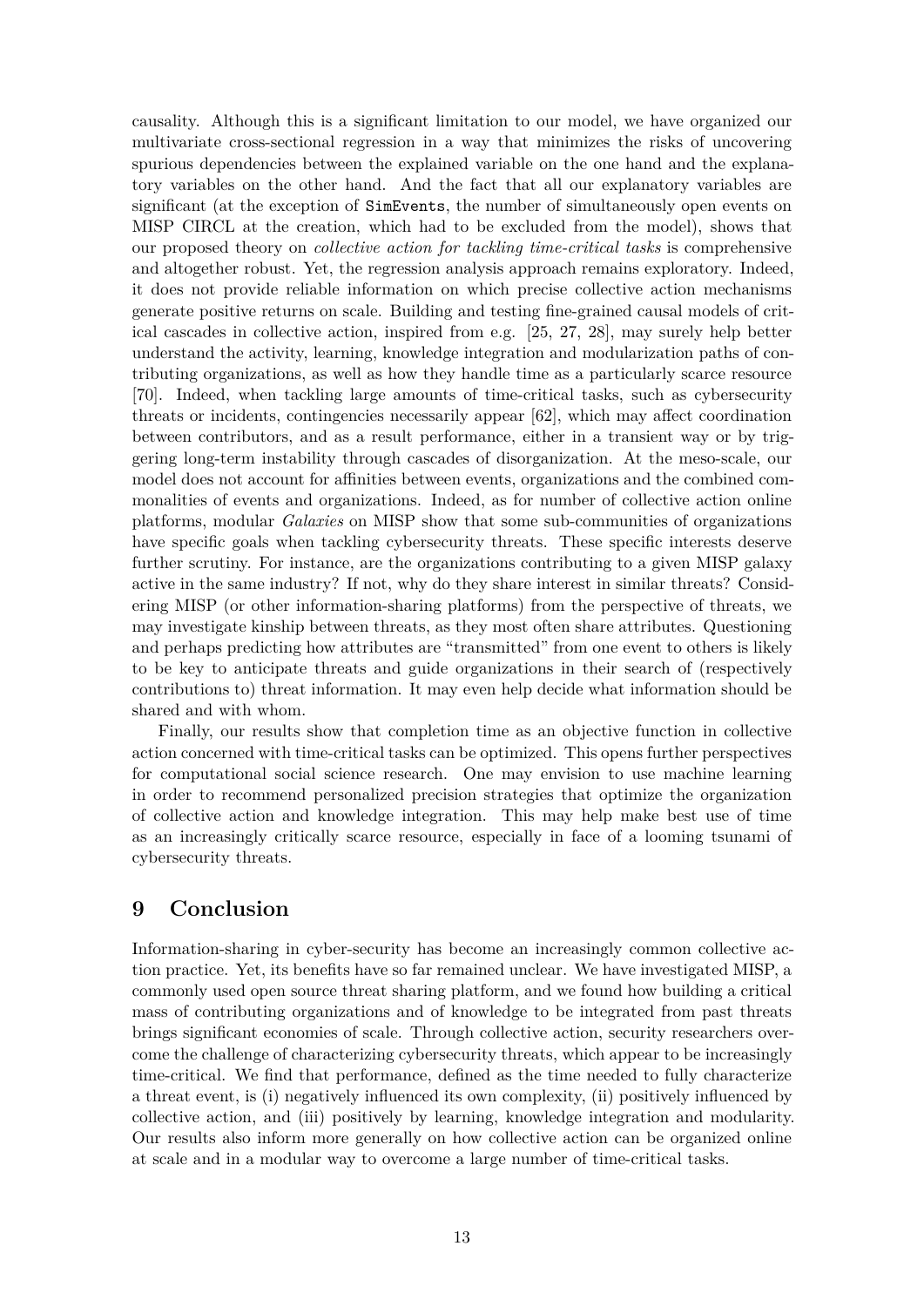#### **References**

- 1. Sridhar, K., Householder, A., Spring, J. & Woods, D. W. *Cybersecurity Information Sharing: Analysing an Email Corpus of Coordinated Vulnerability Disclosure* en. in (2021), 39.
- 2. Gal-Or, E. & Ghose, A. The Economic Incentives for Sharing Security Information. en. *Information Systems Research* **16,** 186–208. issn: 1047-7047, 1526-5536 (June 2005).
- 3. Maillart, T., Zhao, M., Grossklags, J. & Chuang, J. Given enough eyeballs, all bugs are shallow? Revisiting Eric Raymond with bug bounty programs. *Journal of Cybersecurity* **3,** 81–90 (June 2017).
- 4. Sridhar, K. & Ng, M. Hacking for good: Leveraging HackerOne data to develop an economic model of Bug Bounties. *Journal of Cybersecurity* **7** (Jan. 2021).
- 5. Böhme, R. *Back to the Roots: Information Sharing Economics and What We Can Learn for Security* in *Proceedings of the 2016 ACM on Workshop on Information Sharing and Collaborative Security* (ACM, Vienna Austria, Oct. 2016), 1–2.
- 6. Laube, S. & Böhme, R. Strategic Aspects of Cyber Risk Information Sharing. *ACM Computing Surveys* **50,** 77:1–77:36 (Nov. 2017).
- 7. Brady, R. M., Anderson, R. J. & Ball, R. C. *Murphys law, the fitness of evolving species, and the limits of software reliability* en. Tech. rep. UCAM-CL-TR-471 (University of Cambridge, Computer Laboratory, 1999). https://www.cl.cam.ac.uk/ techreports/UCAM-CL-TR-471.html (2022).
- 8. Stojkovski, B., Lenzini, G., Koenig, V. & Rivas, S. *Whats in a Cyber Threat Intelligence sharing platform?: A mixed-methods user experience investigation of MISP* en. in *Annual Computer Security Applications Conference* (ACM, Virtual Event USA, Dec. 2021), 385–398. isbn: 978-1-4503-8579-4. https://dl.acm.org/doi/10.1145/ 3485832.3488030 (2022).
- 9. Levy, S. hackers: heroes of the computer revolution. en. **35,** 4 (2010).
- 10. Benkler, Y. *The Penguin and the Leviathan: How Cooperation Triumphs over Self-Interest* en. isbn: 978-0-307-59019-0 (Crown, Aug. 2011).
- 11. Benkler, Y. *The wealth of networks: how social production transforms markets and freedom* en. OCLC: ocm61881089. isbn: 978-0-300-11056-2 (Yale University Press, New Haven [Conn.], 2006).
- 12. Katz, M. L. & Shapiro, C. Network Externalities, Competition, and Compatibility. en, 18 (2021).
- 13. Shapiro, C. & Varian, H. R. *Information rules: a strategic guide to the network economy* en. isbn: 978-0-87584-863-1 (Harvard Business School Press, Boston, Mass, 1999).
- 14. Wagner, C., Dulaunoy, A., Wagener, G. & Iklody, A. *MISP: The Design and Implementation of a Collaborative Threat Intelligence Sharing Platform* in *Proceedings of the 2016 ACM on Workshop on Information Sharing and Collaborative Security* (Association for Computing Machinery, New York, NY, USA, Oct. 2016), 49–56.
- 15. Zibak, A. & Simpson, A. *Cyber Threat Information Sharing: Perceived Benefits and Barriers* en. in *Proceedings of the 14th International Conference on Availability, Reliability and Security* (ACM, Canterbury CA United Kingdom, Aug. 2019), 1–9.
- 16. Mell, P., Scarfone, K. & Romanosky, S. Common Vulnerability Scoring System. *IEEE Security Privacy* **4.** Conference Name: IEEE Security Privacy, 85–89. issn: 1558-4046 (Nov. 2006).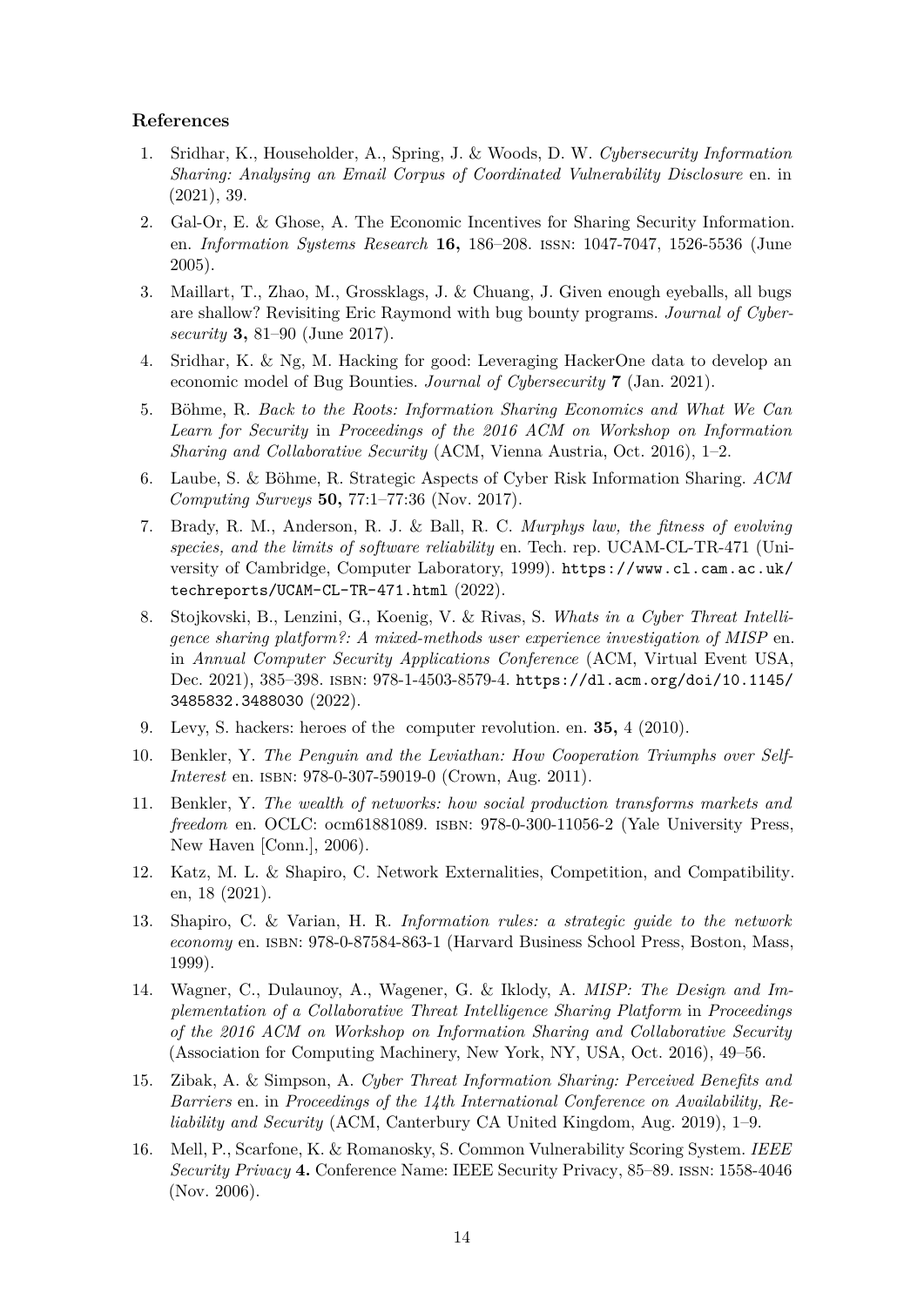- 17. Olson, M. *The Logic of Collective Action: Public Goods and the Theory of Groups, With a New Preface and Appendix* Revised edition. English. ISBN: 978-0-674-53751-4 (Harvard University Press, Cambridge, Mass., Jan. 1971).
- 18. Anesi, V. Moral hazard and free riding in collective action. *Social Choice and Welfare* **32,** 197 (June 2008).
- 19. Esteban, J. & Ray, D. Collective Action and the Group Size Paradox. *The American Political Science Review* **95.** Publisher: [American Political Science Association, Cambridge University Press], 663–672 (2001).
- 20. Dejean, S., Pénard, T. & Suire, R. *Olson's Paradox Revisited: An Empirical Analysis of incentives to contribute in P2P File-Sharing Communities* SSRN Scholarly Paper ID 1299190 (Social Science Research Network, Rochester, NY, July 2010).
- 21. Asvanund, A., Clay, K., Krishnan, R. & Smith, M. D. An Empirical Analysis of Network Externalities in Peer-to-Peer Music-Sharing Networks. *Information Systems Research* **15.** Publisher: INFORMS, 155–174 (June 2004).
- 22. Klein, M., Maillart, T. & Chuang, J. *The Virtuous Circle of Wikipedia: Recursive Measures of Collaboration Structures* in *Proceedings of the 18th ACM Conference on Computer Supported Cooperative Work & Social Computing* (Association for Computing Machinery, New York, NY, USA, Feb. 2015), 1106–1115.
- 23. Wang, S., Lo, D. & Jiang, L. *An empirical study on developer interactions in Stack-Overflow* in *Proceedings of the 28th Annual ACM Symposium on Applied Computing* (Association for Computing Machinery, New York, NY, USA, Mar. 2013), 1019–1024. isbn: 978-1-4503-1656-9. https://doi.org/10.1145/2480362.2480557 (2022).
- 24. Hippel, E. v. & Krogh, G. v. Open Source Software and the Private-Collective Innovation Model: Issues for Organization Science. *Organization Science* **14.** Publisher: INFORMS, 209–223. issn: 1047-7039. https : / / pubsonline . informs . org / doi / abs/10.1287/orsc.14.2.209.14992 (2022) (Apr. 2003).
- 25. Sornette, D., Maillart, T. & Ghezzi, G. How Much Is the Whole Really More than the Sum of Its Parts?  $1 \t1 = 2.5$ : Superlinear Productivity in Collective Group Actions. *PLoS ONE* **9** (ed Perc, M.) e103023 (Aug. 2014).
- 26. Sornette, D., Maillart, T. & Ghezzi, G. How much is the whole really more than the sum of its parts?  $1 \boxplus 1 = 2.5$ : Superlinear productivity in collective group actions. *Plos one* **9,** e103023 (2014).
- 27. Maillart, T. & Sornette, D. Aristotle vs. Ringelmann: On superlinear production in open source software. en. *Physica A: Statistical Mechanics and its Applications* **523,** 964–972 (June 2019).
- 28. Muri, G., Abeliuk, A., Lerman, K. & Ferrara, E. Collaboration Drives Individual Productivity. en. *Proceedings of the ACM on Human-Computer Interaction* **3,** 1–24. issn: 2573-0142 (Nov. 2019).
- 29. Scholtes, I., Mavrodiev, P. & Schweitzer, F. *From aristotle to ringelmann: A largescale analysis of team productivity and coordination in open source software projects* in (Gesellschaft für Informatik e.V., 2016).
- 30. Tziner, A. & Eden, D. Effects of crew composition on crew performance: Does the whole equal the sum of its parts? *Journal of Applied Psychology* **70.** Place: US Publisher: American Psychological Association, 85–93. issn: 1939-1854(Electronic),0021- 9010(Print) (1985).
- 31. Sundstrom, E., De Meuse, K. P. & Futrell, D. Work teams: Applications and effectiveness. *American Psychologist* **45.** Place: US Publisher: American Psychological Association, 120–133 (1990).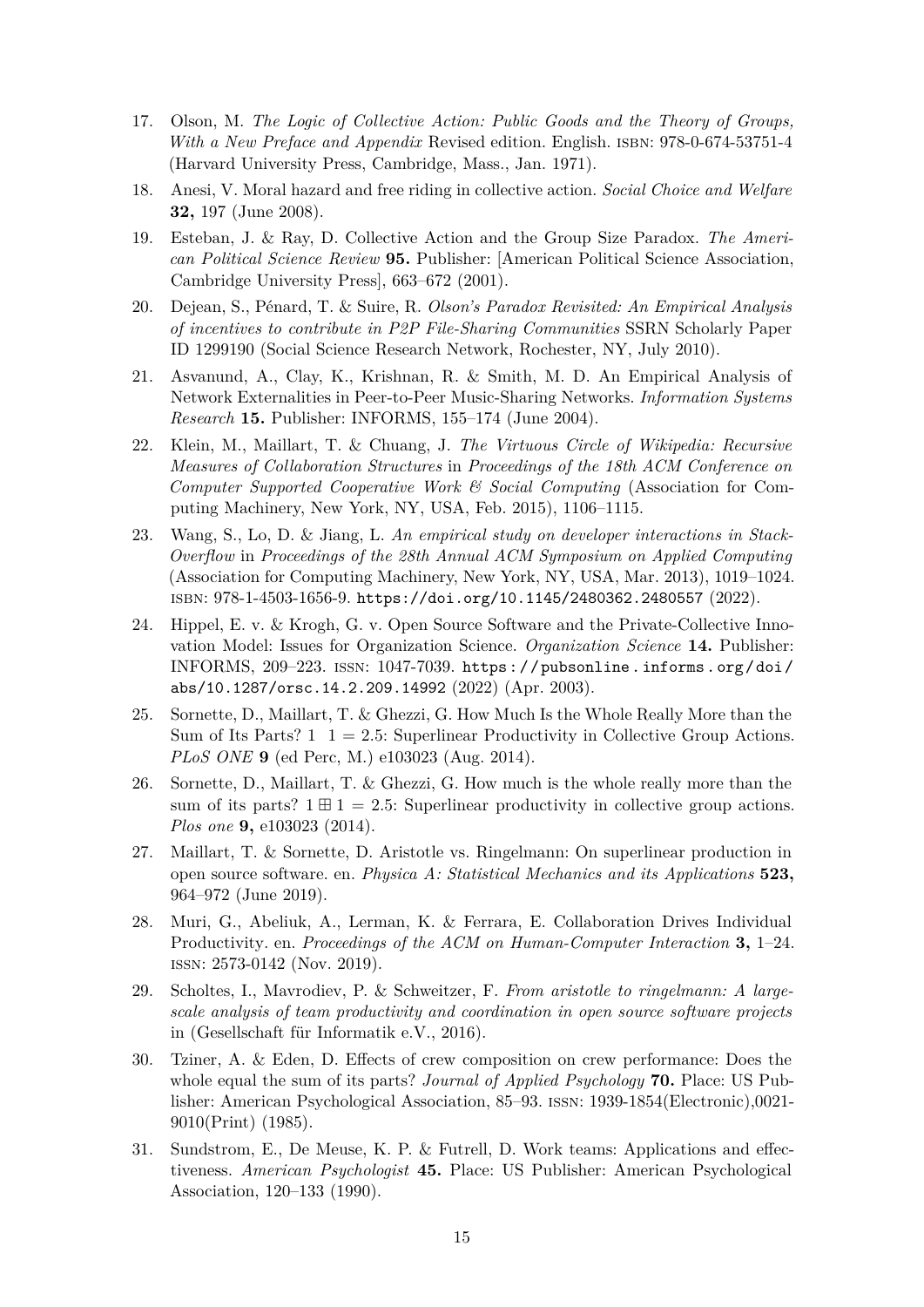- 32. Cohen, S. G. & Bailey, D. E. What Makes Teams Work: Group Effectiveness Research from the Shop Floor to the Executive Suite. en. *Journal of Management* **23.** Publisher: SAGE Publications Inc, 239–290. issn: 0149-2063 (June 1997).
- 33. Neuman, G. A. & Wright, J. Team effectiveness: Beyond skills and cognitive ability. en. *Journal of Applied Psychology.* issn: 0021-9010 (Jan. 1999).
- 34. Ennen, E. & Richter, A. The Whole Is More Than the Sum of Its Parts Or Is It? A Review of the Empirical Literature on Complementarities in Organizations. en. *Journal of Management.* issn: 0149-2063 (Jan. 2010).
- 35. Sacramento, C. A., Chang, M.-W. S. & West, M. A. in *Innovation through collaboration* (Emerald Group Publishing Limited, 2006).
- 36. Nonaka, I. A Dynamic Theory of Organizational Knowledge Creation. en. *ORGANI-ZATION SCIENCE* **5,** 25 (1994).
- 37. Grant, R. M. Prospering in Dynamically-Competitive Environments: Organizational Capability as Knowledge Integration. *Organization Science* **7,** 375–387 (1996).
- 38. Wuchty, S., Jones, B. F. & Uzzi, B. The Increasing Dominance of Teams in Production of Knowledge. en. *Science* **316,** 1036–1039. issn: 0036-8075, 1095-9203 (May 2007).
- 39. Lawrence, P. R. & Lorsch, J. W. Differentiation and Integration in Complex Organizations. en. *Administrative Science Quarterly* **12,** 1. issn: 00018392 (June 1967).
- 40. Majchrzak, A., Griffith, T. L., Reetz, D. K. & Alexy, O. Catalyst Organizations as a New Organization Design for Innovation: The Case of Hyperloop Transportation Technologies. en. *Academy of Management Discoveries* **4,** 472–496. issn: 2168-1007. http://journals.aom.org/doi/10.5465/amd.2017.0041 (2022) (Dec. 2018).
- 41. Safa, N. S. & Von Solms, R. An information security knowledge sharing model in organizations. en. *Computers in Human Behavior* **57,** 442–451. issn: 07475632. https: / / linkinghub . elsevier . com / retrieve / pii / S0747563215303083 (2022) (Apr. 2016).
- 42. Mockus, A., Fielding, R. T. & Herbsleb, J. A case study of open source software development: the Apache server. *Software Engineering, 2000. Proceedings of the 2000 International Conference on,* 263–272 (2000).
- 43. Debreu, K. J. A. a. G. Existence of an Equilibrium for a Competitive Economy. *The Econometric Society* **22,** pp. 265–290 (1954).
- 44. Ravasi, D. & Verona, G. Organising the process of knowledge integration: the bene"ts of structural ambiguity. en, 26 (2001).
- 45. Huang, J. C. & Newell, S. Knowledge integration processes and dynamics within the context of cross-functional projects. en. *International Journal of Project Management,* 10 (2003).
- 46. Engel, D. & Malone, T. W. Integrated information as a metric for group interaction. *PLOS ONE* **13** (ed Dovrolis, C.) e0205335 (Oct. 2018).
- 47. Tononi, G. Consciousness and Complexity. en. *Science* **282,** 1846–1851 (Dec. 1998).
- 48. Zheng, D. E. Cyber Threat Information Sharing: Recommendations for Congress and the Administration. en, 18 (2015).
- 49. He, M., Devine, L. & Zhuang, J. Perspectives on Cybersecurity Information Sharing among Multiple Stakeholders Using a Decision-Theoretic Approach: Cybersecurity Information Sharing. en. *Risk Analysis* **38,** 215–225. issn: 02724332. https : //onlinelibrary.wiley.com/doi/10.1111/risa.12878 (2022) (Feb. 2018).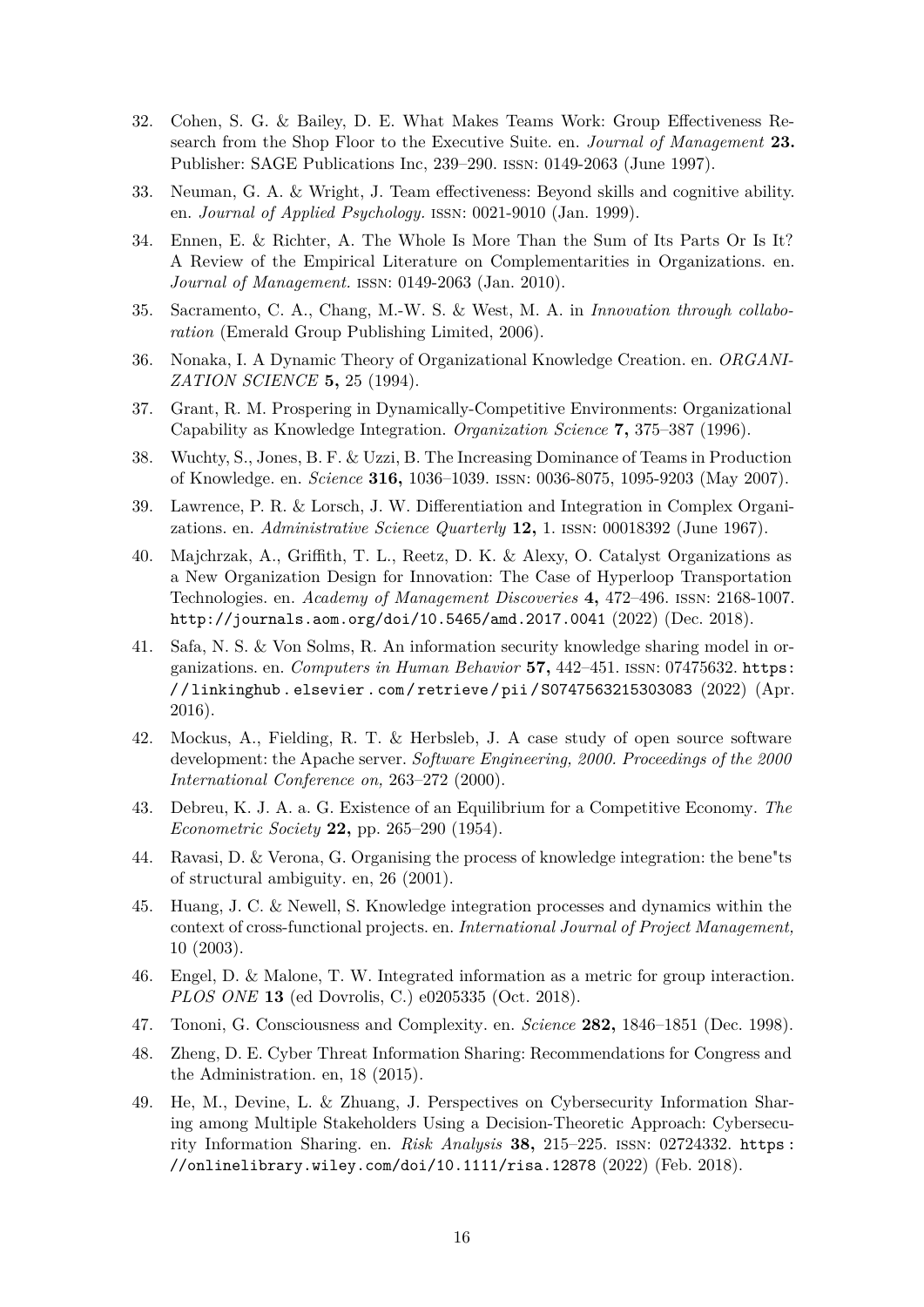- 50. Meier, R., Scherrer, C., Gugelmann, D., Lenders, V. & Vanbever, L. *FeedRank: A tamper- resistant method for the ranking of cyber threat intelligence feeds* in *2018 10th International Conference on Cyber Conflict (CyCon)* ISSN: 2325-5374 (May 2018), 321–344.
- 51. Mermoud, A., Keupp, M. M., Huguenin, K., Palmié, M. & Percia David, D. To share or not to share: a behavioral perspective on human participation in security information sharing. *Journal of Cybersecurity* **5,** tyz006. issn: 2057-2085. https : //doi.org/10.1093/cybsec/tyz006 (2022) (Jan. 2019).
- 52. Percia David, D., Keupp, M. M. & Mermoud, A. Knowledge absorption for cybersecurity: The role of human beliefs. *Computers in Human Behavior* **106,** 106255 (May 2020).
- 53. Mermoud, A., Keupp, M. M. & Percia David, D. *Governance Models Preferences for Security Information Sharing: An Institutional Economics Perspective for Critical Infrastructure Protection* in *Critical Information Infrastructures Security* (eds Luiijf, E., utautait, I. & Hämmerli, B. M.) (2019).
- 54. Mermoud, A. *Three articles on the behavioral economics of security information sharing: A theoretical framework, an empirical test, and policy recommendations* PhD Thesis (Université de Lausanne, Faculté des hautes études commerciales, 2019).
- 55. Bouwman, X. Governance of cybersecurity communities: Understanding threat intelligence sharing as a collective action problem through incentivization of the National Detection Network. en. https : / / repository . tudelft . nl / islandora / object / uuid%3A3134a935-1156-409d-a58c-47cf06a88dad (2022) (2018).
- 56. Wagner, T. D., Mahbub, K., Palomar, E. & Abdallah, A. E. Cyber threat intelligence sharing: Survey and research directions. en. *Computers & Security* **87,** 101589. issn: 0167-4048. https : / / www . sciencedirect . com / science / article / pii / S016740481830467X (2022) (Nov. 2019).
- 57. Bouwman, X. *et al.* Helping hands: Measuring the impact of a large threat intelligence sharing community. en, 17 (2022).
- 58. McColl, R. C., Ediger, D., Poovey, J., Campbell, D. & Bader, D. A. *A performance evaluation of open source graph databases* in *Proceedings of the first workshop on Parallel programming for analytics applications* (Association for Computing Machinery, New York, NY, USA, 2014), 11–18. isbn: 978-1-4503-2654-4. https://doi.org/10. 1145/2567634.2567638 (2022).
- 59. Baldwin, C. Y. & Clark, K. B. The Architecture of Participation: Does Code Architecture Mitigate Free Riding in the Open Source Development Model? *Management Science* **52.** Publisher: INFORMS, 1116–1127. issn: 0025-1909. https://pubsonline. informs.org/doi/abs/10.1287/mnsc.1060.0546 (2022) (July 2006).
- 60. Narduzzo, A. & Rossi, A. *The Role of Modularity in Free/Open Source Software Development* en. Chap. ISBN: 9781591403692 Pages: 84-102 Publisher: IGI Global. 2005. https://www.igi- global.com/chapter/role- modularity- free- opensource/www.igi- global.com/chapter/role- modularity- free- open- source/ 18721 (2022).
- 61. Langlois, R. N. & Garzarelli, G. Of Hackers and Hairdressers: Modularity and the Organizational Economics of Opensource Collaboration. en. *Industry and Innovation* **15,** 125–143. issn: 1366-2716, 1469-8390. https : / / www . tandfonline . com / doi / full/10.1080/13662710801954559 (2022) (Apr. 2008).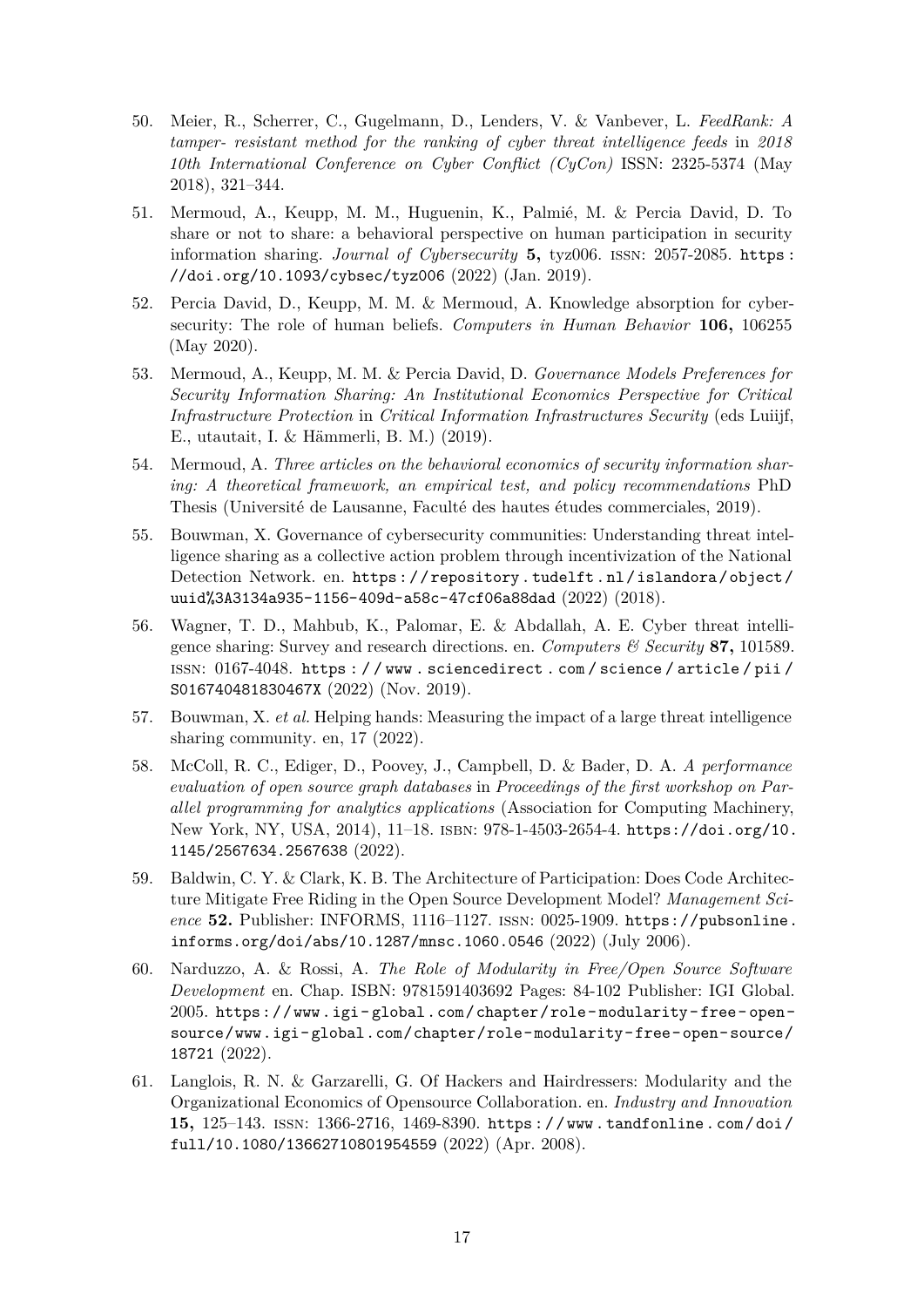- 62. Kuypers, M. & Maillart, T. *Designing Organizations for Cyber Security Resilience* in *Proceedings of the 2018 The Workshop on the Economics of Information Security (WEIS), Innsbruck, Austria* (2018), 18–19.
- 63. Oizumi, M., Albantakis, L. & Tononi, G. From the Phenomenology to the Mechanisms of Consciousness: Integrated Information Theory 3.0. *PLoS Computational Biology* **10** (ed Sporns, O.) e1003588 (May 2014).
- 64. Malone, T. W. *Superminds: how hyperconnectivity is changing the way we solve problems* English. OCLC: 1130848208. isbn: 978-1-78607-568-0 (Oneworld Publicatins, London, 2019).
- 65. Barrett, A. B. & Seth, A. K. Practical Measures of Integrated Information for Time-Series Data. en. *PLoS Computational Biology* **7** (ed Sporns, O.) e1001052. issn: 1553- 7358. https://dx.plos.org/10.1371/journal.pcbi.1001052 (2021) (Jan. 2011).
- 66. Baldwin, C. & Clark, K. *Design Rules: The Power of Modularity* (MIT Press, Cambridge, 2000).
- 67. Argote, L. & Miron-Spektor, E. Organizational Learning: From Experience to Knowledge. *Organization Science* **22.** Publisher: INFORMS, 1123–1137. issn: 1047-7039. https://pubsonline.informs.org/doi/abs/10.1287/orsc.1100.0621 (2022) (Oct. 2011).
- 68. Asteriou, D. & Hall, S. G. *Applied Econometrics* en. Google-Books-ID: eOEd-CwAAQBAJ. isbn: 978-1-137-41547-9 (Macmillan International Higher Education, Oct. 2015).
- 69. Benoit, K. Linear Regression Models with Logarithmic Transformations. en, 8 (2011).
- 70. Maillart, T., Sornette, D., Frei, S., Duebendorfer, T. & Saichev, A. Quantification of deviations from rationality with heavy tails in human dynamics. *Physical Review E* **83,** 056101 (May 2011).
- 71. Clauset, A., Shalizi, C. R. & Newman, M. E. J. Power-law distributions in empirical data. *SIAM Review* **51,** 661–703 (Feb. 2009).

## **Appendices**

## **A MISP: Description and Data Retrieval**

## **A.1 Detailed Description of MISP**

MISP is a partially de-centralized system of communities (e.g., NATO MISP, CIRCL MISP). interacting more or less together across MISP instances. A MISP instance consists in the installation of the MISP software and the community database in which community members share and collect data. Similarly to *GIT*, <sup>4</sup> **organizations** work on their own instance and synchronize with remote instances. According to their sharing setting (i.e., your organization only, community only, connected communities, all communities or defined sharing group), community members have access to a certain amount of data.

Based on investigation needs or reports found in the newspapers or on specialized websites, the user creates an **event** to contextualize and encapsulate the related **attributes** (i.e., IoCs) and their properties (e.g., an IP address). All events have some general properties of the event, such *creation date*, aforementioned sharing level, *threat level* (i.e., 1: High, 2: Medium, 3: Low, 4: Undefined), **analysis level** (i.e., 0: Initial, 1: Ongoing, 2:

<sup>4</sup> https://git-scm.com/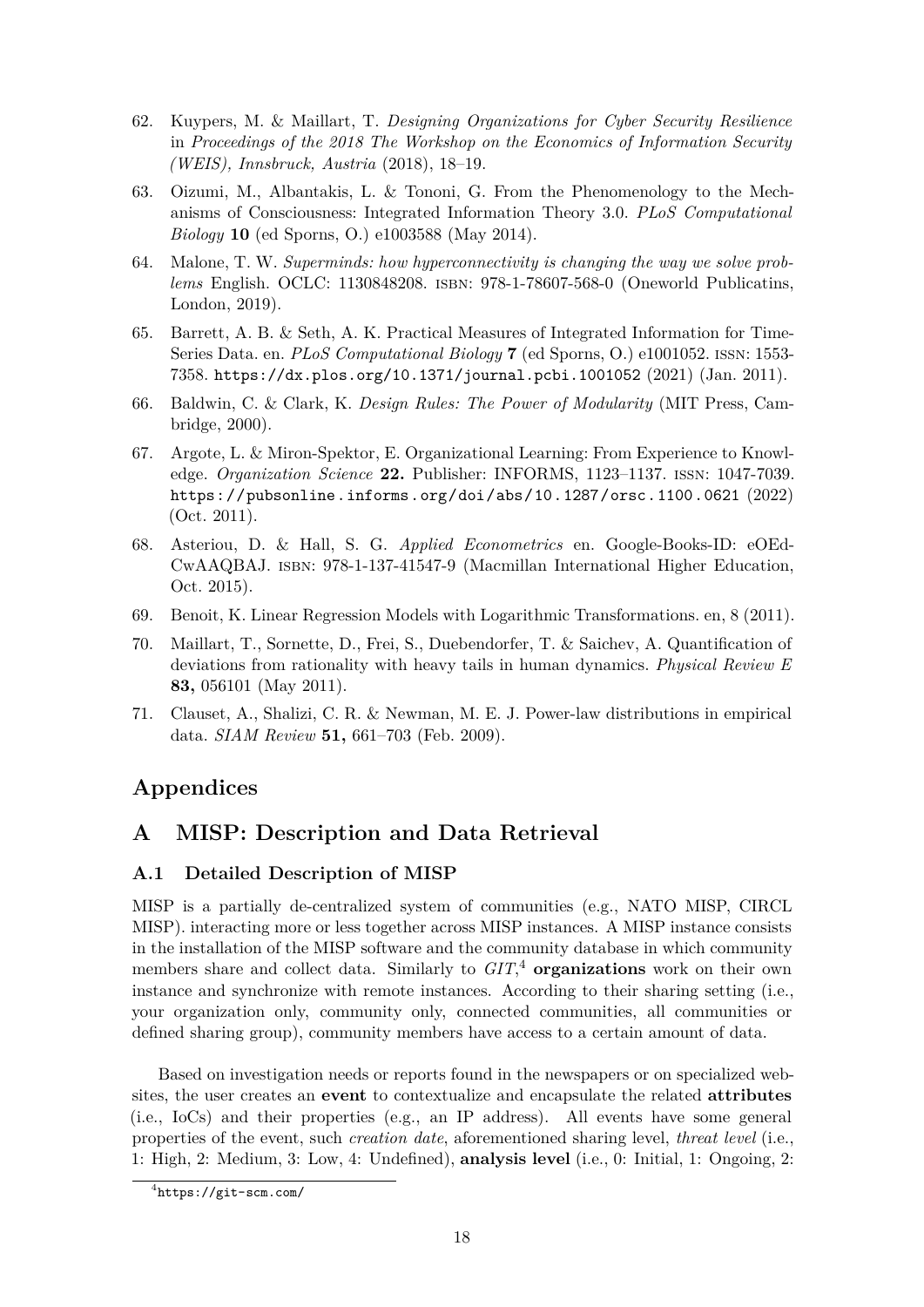Complete) and a general description. The creator of an event can choose if this event is published on the remote instance or remains internal to the organization. Then, when the event is created, some attributes are added to populate this event. The event attributes refer to intrusion artifacts or methods used by attackers. These attributes provide details and they are characterized by their **type** (e.g., filename|md5, sha256, etc.) and their belonging to a **category** (e.g., Antivirus detection, Targeting data, etc.), putting them in the context and justify then its attribution to its corresponding event. To add an attribute related to an event, global information such as its category, its type and its distribution, either the same as for the event or its own rule, is required, as well as two important text fields: **value** and **contextual comment**. The "value" field stores the data we want to add, e.g. an url leading to a report, while the "comment" field allows complementary information about the attribute. Moreover, it is possible to allocate one **tag** or more to an event in order to simplify the read and the classification of this event. These tags can follow the MISP taxonomy, i.e. a fixed machine-tag vocabulary, or be created by the users according to their needs.

On the platform, events, attributes, organizations and tags are associated to their own identification (ID) number and their creation are timestamped, as well as the publication and the last update of an event.

As an open-source platform, MISP relies on voluntary action. On the one hand, its members can create or exchange content. On the other hand, these same actors can obtain new insights or possible response elements from the community regarding cyber-threats of interest. To organize interactions and to create information-sharing incentives for the participants, MISP offers several aforementioned sharing levels through a comprehensive sharing model. Users can select to whom they want to share information among the following levels from the most restrictive to the most open. Regardless of access and to guarantee the quality of the shared data, only organizations that created an event have the permission to modify this event. However, each user has the possibility to submit his own suggestions to change an event created by others, who can then accept or reject the proposal.

Moreover, the experience of older MISP versions has shown that the time to fill the fields and a complicated web interface introduce some frictions. For this purpose, a free text importer has been deployed, so that data can be copied and pasted into the intended field. Further, MISP implements a heuristics-based algorithm, which helps users to match events or event attributes with events or attributes from events already in the data base. However, let us added that the matching is never performed automatically, and goes through human supervision.

#### **A.2 Data Retrieval**

To investigate our hypotheses, we have to curate the main dataset by considering only the closed events, i.e. the events with an analysis level equal to 2, meaning "complete".

To retrieve the data, we have followed the user guide<sup>5</sup> provided by the MISP CIRCL instance. We used the PyMISP module to download data in .json format file. The main dataset contains one file per event. These event files contain the attributes (see MISP core format<sup>6</sup>), as well as the name and the ID of the concerned organizations.

<sup>5</sup> https://www.circl.lu/doc/misp/book.pdf

 $^6$ https://www.misp-standard.org/rfc/misp-standard-core.html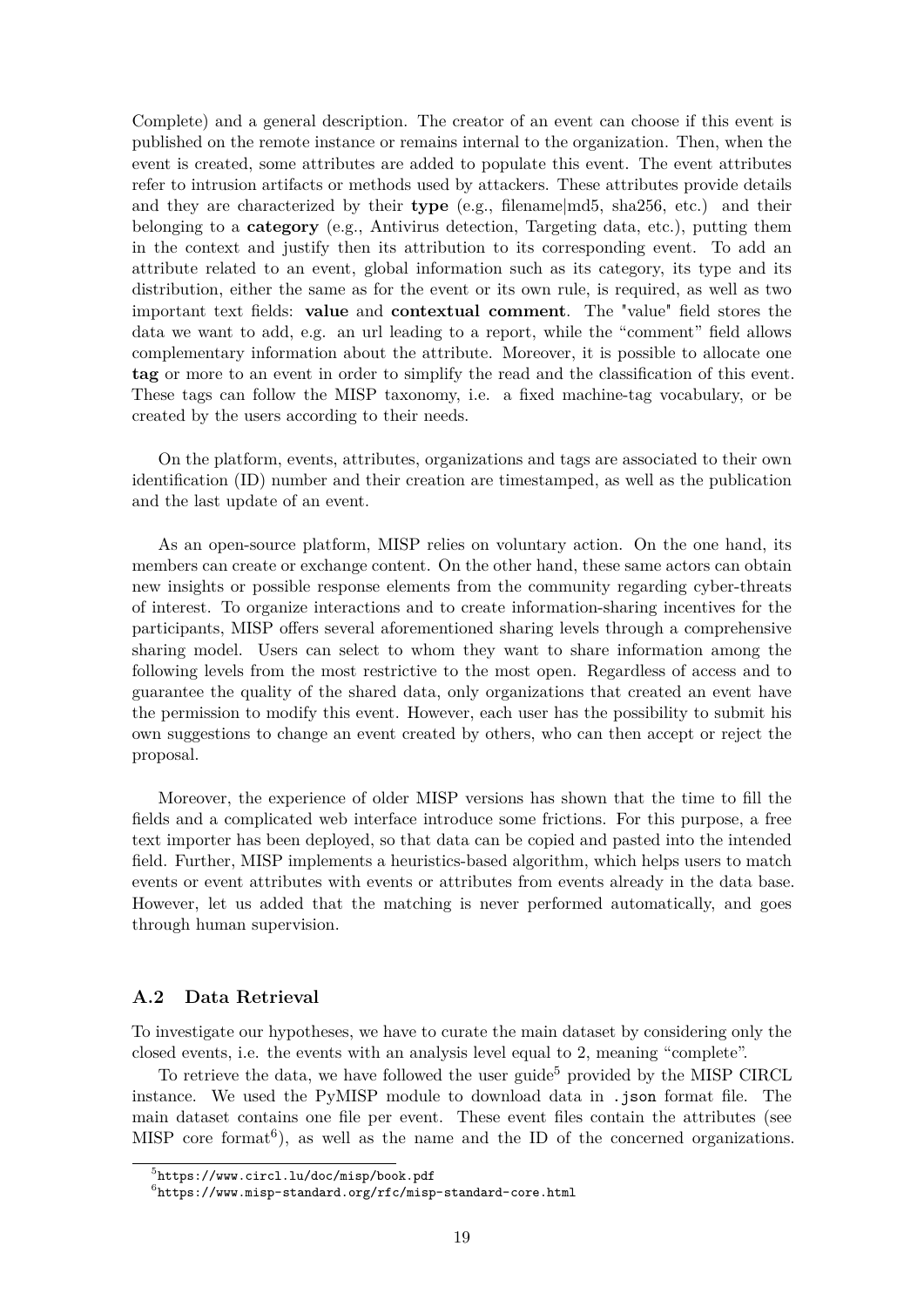However, due to the policy of the MISP CIRCL instance, we cannot disclose the names of these organizations and present no interest and have no influence on the obtained results.

## **B Exploratory Analysis of the Data Set**

#### **B.1 Probabilistic Distributions**

In order to understand the mechanisms handling on the MISP platform, we want to investigate the distribution of our data, we have to present the selected variables and explore the distribution associated with these. In some cases, we are able to investigate the probabilities distribution. Hence, if we consider a random variable *X* with a probability density function (PDF)  $f_X(x)$ , the cumulative distribution function (CDF),  $F_X(x)$  is given by:

$$
F_X(x) = P(X \le x) = \int_{-\infty}^x f_X(t)dt.
$$
\n(6)

Then, thanks to the formula (6), the complementary cumulative distribution function (CCDF)  $\overline{F}_X(x)$  can be written as follow:

$$
\bar{F_X}(x) = 1 - F_X(x) = P(X > x).
$$
\n(7)

This CCDF provides a rank ordering of the selected variables.

#### **B.2 Fit of the Data**

Before we start fitting our data, a visual analysis can be performed. Then, in any case, by varying the scale of axis – double linear, linear-logarithmic or double logarithmic – depicting our data, we are able, if our data follow approximately a straight line in one of cases presented below, to fit the data. The logarithmic scales are considered in base 10.

#### **B.2.1 Double Linear Scales**

By considering two vectors of data  $\vec{x}$  and  $\vec{y}$  and plotting the data contained in  $\vec{y}$  (*y*-axis) in function of the data in  $\vec{x}$  (*x*-axis) in linear scale for the axes *x* and *y*. If the displayed data shows an approximate straight line, that means that each element  $y_i$  of the vector  $\overrightarrow{y}$ is given by the relation:

$$
y_i = a \cdot x_i + b,\tag{8}
$$

where *a* is the slope of the straight line and *b*, its intercept. Thanks to the relation (8), we are able to compute the estimated  $\hat{y}_i$ , *a* and *b* by applying a least-square linear regression. To validate the parameter obtained from the linear regression, we need to establish the goodness-of-fit with these parameters. For this type of simple linear regression, we use the Pearson's coefficient of determination  $R^2$  and, to reinforce the results of  $R^2$ , we perform a Wald test with a chosen level  $\alpha = 0.05$  to define if these two samples are significantly identical or not. Then a value  $|R^2| \approx 1$  implies a strong correlation between  $\vec{x}$  and  $\vec{y}$ , while a *p*-value  $\langle \alpha \rangle$  for the Wald test allows us to affirm that the parameters of the fit are good and the estimated  $\hat{\vec{v}}$  are significant according to  $\vec{v}$ . With these indicators, we can thus say that our data have a linear behaviour which follow a straight line with slope *a*. *a* is the most important parameter for our analysis, then *b*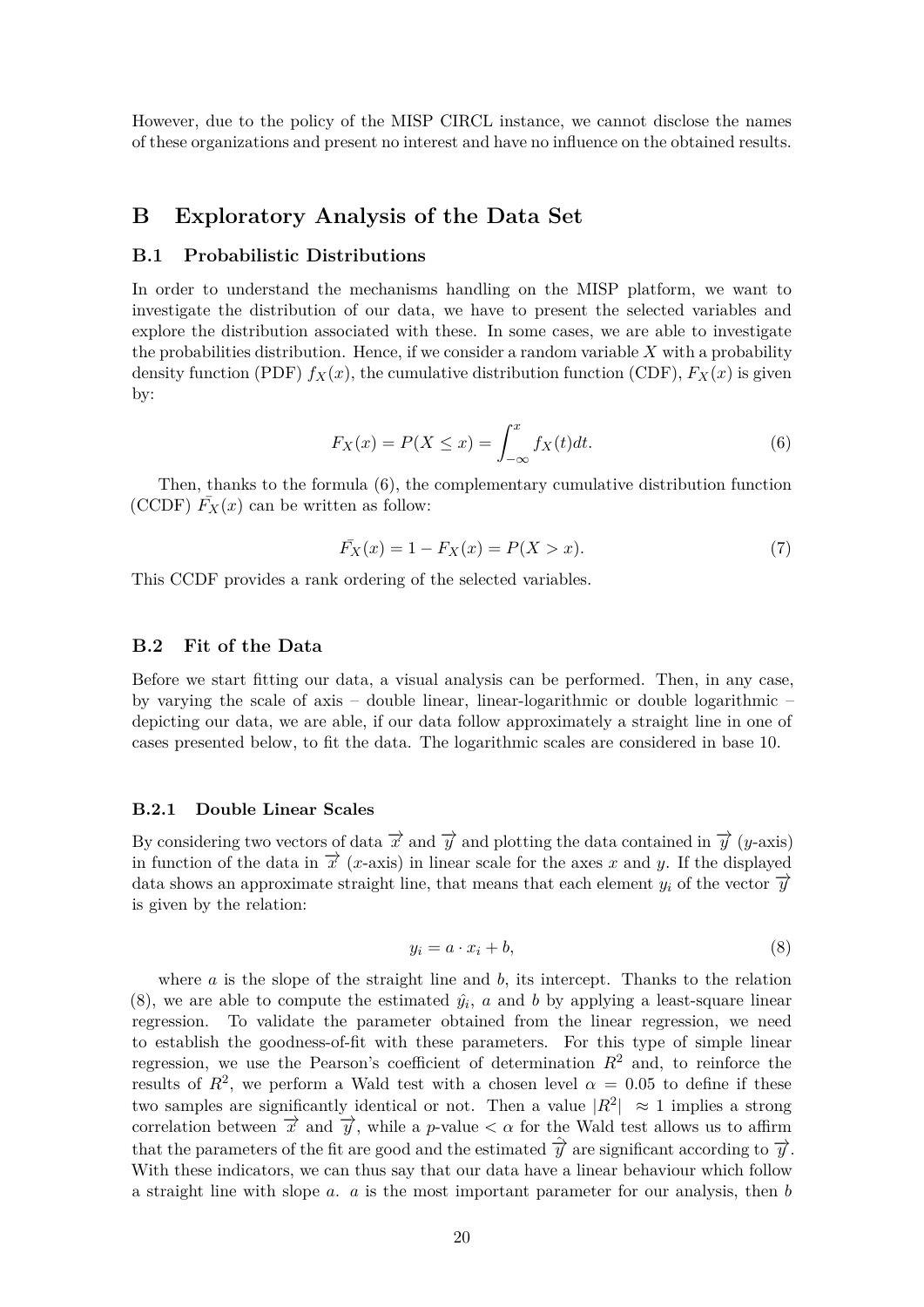can be neglected To produce the linear regression on our data and to compute  $R<sup>2</sup>$  and the *p*-value *<* 0*.*05 for the Wald test, we use the Python library scipy.stats.linregress.

#### **B.2.2 Linear-Logarithmic Scales**

Following the same process as above, excepted that we put the *y*-axis in logarithmic scale. If data  $\vec{y}$  in function of  $\vec{x}$  depict a straight line, we can write the relation as:

$$
log(y_i) = a \cdot x_i + b, derived from
$$
\n(9)

$$
y_i = 10^{(a \cdot x)} \cdot 10^b,\tag{10}
$$

where,  $a$  is the slope or the increasing factor and  $b$  the intercept or an additive constant depending on the relations (9) and (10). In this case, the data describe an exponential shape. As this process is not used in this article, we don't develop completely this, it remains nevertheless important to pursue with the last case.

#### **B.2.3 Double Logarithmic Scales**

Considering the same method than the two aforementioned cases, we plot the data contained in  $\vec{y}$  versus  $\vec{x}$  on logarithmic *x*- and *y*-axis. In the case where the data behave itselves like a straight line we are then able to deduce the relation:

$$
\log(y) = a \cdot \log(x) + b, \text{derived from} \tag{11}
$$

$$
y = x^a \cdot 10^b,\tag{12}
$$

where  $a$  is the slope or the exponent and  $b$  is the intercept or a multiplicative constant according to the equations  $(11)$  and  $(12)$ . From the relation  $(11)$ , we can determine the estimated values for elements  $\hat{y}_i$ , *a* and *b*.

From here, we have to distinguish the two following cases:

$$
\begin{cases} a \ge 0 \text{ or} \\ a < 0 \end{cases} \tag{13}
$$

In the case of  $a \geq 0$ , we treat a power function given by the equation (12). The fit can be, as for the double linear case, obtained by performing the least-square linear regression. Then, the goodness-of-fit is given by the Pearson's coefficient of determination  $R^2$  and the *p*-value  $\lt 0.05$  for the Wald test. The results are computed the Python library scipy.stats.linregress.

In the case of  $a < 0$ , we are in presence of a power law. Due to the presence of the logarithm on both sides of (11), we cannot apply a least-square linear regression, because this method and the similar ones return systematic errors for common conditions. For this reason, it is impossible to trust the results [71]. Instead of this method, we estimate the parameters *a* with the method of maximum likelihood after a quadratic approximation to the log-likelihood to deal with our discrete values. In our analysis, the parameter *b* is not relevant and we don't need to estimate this. To determine if it really handles of a power law, we proceed to a Kolmogorov-Smirnov test, attempting to minimize the distance between the estimated parameters and our data. If the *p*-value from the Kolgomorov-Smirnov is smaller than the chosen threshold  $\alpha = 0.05$ , we can affirm that our data follow a power law [71]. Sometimes, the fits don't fit very well with a power law distribution that is why we have to investigate other heavy-tailed distributions like the